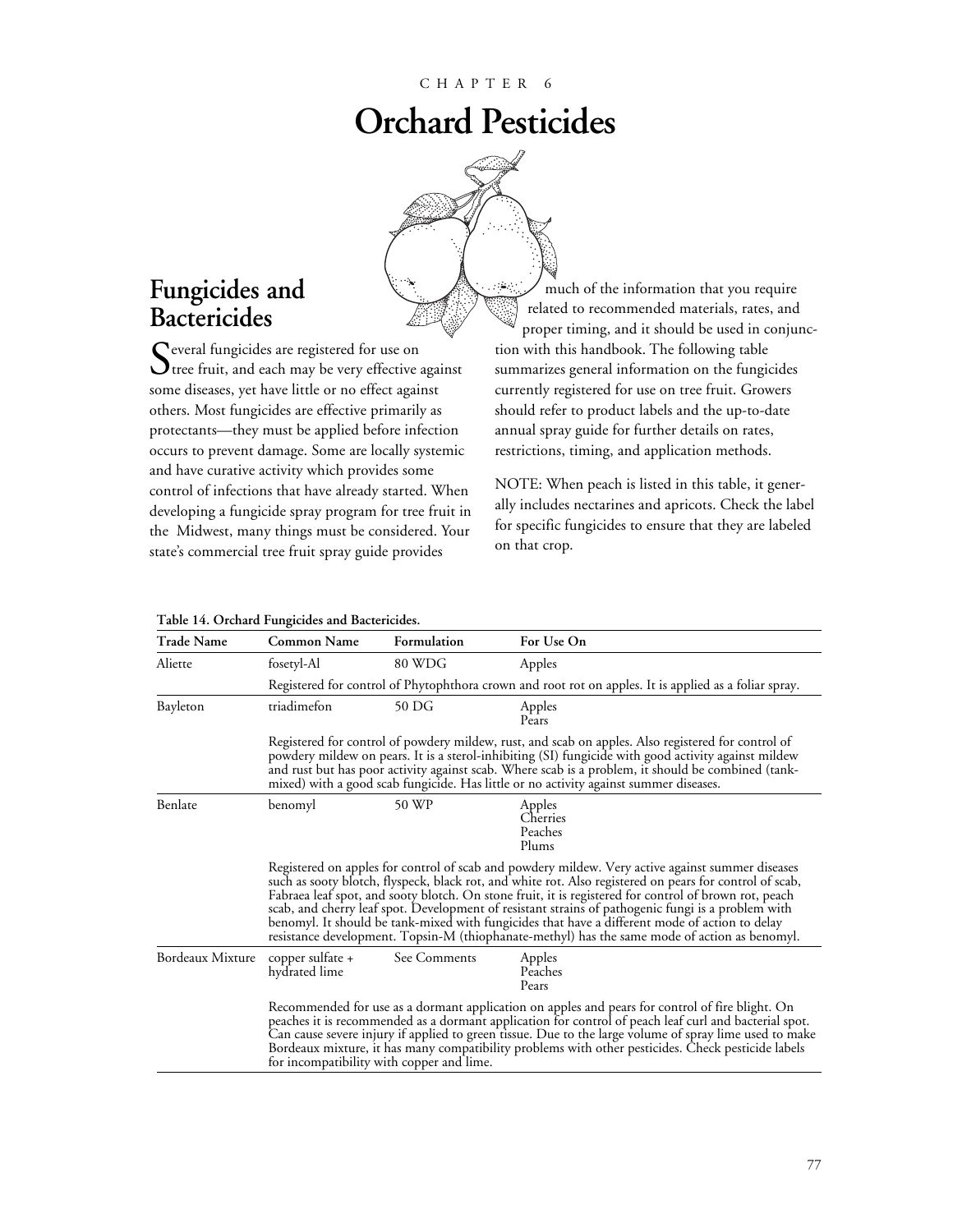

### **Table 14.** *continued*

| <b>Trade Name</b> | <b>Common Name</b>                                          | Formulation                                                                                                                                                                                                                                                                                                                                                                                                                                                                                                                                                                                                                                                                                                                                                                                                                                                                                                                                                                                                                                    | For Use On                                                                                                                                                                                                                                                                                                   |  |  |  |  |  |  |  |  |
|-------------------|-------------------------------------------------------------|------------------------------------------------------------------------------------------------------------------------------------------------------------------------------------------------------------------------------------------------------------------------------------------------------------------------------------------------------------------------------------------------------------------------------------------------------------------------------------------------------------------------------------------------------------------------------------------------------------------------------------------------------------------------------------------------------------------------------------------------------------------------------------------------------------------------------------------------------------------------------------------------------------------------------------------------------------------------------------------------------------------------------------------------|--------------------------------------------------------------------------------------------------------------------------------------------------------------------------------------------------------------------------------------------------------------------------------------------------------------|--|--|--|--|--|--|--|--|
| <b>Bravo</b>      | chlorothalonil<br>720 F<br>720 Weather Stik<br>Bravo Ultrex |                                                                                                                                                                                                                                                                                                                                                                                                                                                                                                                                                                                                                                                                                                                                                                                                                                                                                                                                                                                                                                                | Cherries<br>Peaches<br>Plums                                                                                                                                                                                                                                                                                 |  |  |  |  |  |  |  |  |
|                   | applied after shuck-split.                                  |                                                                                                                                                                                                                                                                                                                                                                                                                                                                                                                                                                                                                                                                                                                                                                                                                                                                                                                                                                                                                                                | Registered for control of peach leaf curl, brown rot blossom blight, and cherry leaf spot. May not be                                                                                                                                                                                                        |  |  |  |  |  |  |  |  |
| Captan            | captan                                                      | 50 WP,<br>80 WP,<br>4 L                                                                                                                                                                                                                                                                                                                                                                                                                                                                                                                                                                                                                                                                                                                                                                                                                                                                                                                                                                                                                        | Apples<br>Cherries<br>Peaches<br>Plums                                                                                                                                                                                                                                                                       |  |  |  |  |  |  |  |  |
|                   | oil application.                                            | Registered for use on apples for control of scab and summer diseases. A good broad-spectrum<br>protectant fungicide. Especially good for summer diseases on apples when mixed with Benlate or<br>Topsin-M. Will not control powdery mildew or rust and is weak against flyspeck. A standard for<br>tank-mixing with sterol-inhibiting fungicides or benzimidazoles to provide additional protectant<br>activity and fungicide-resistance management. On stone fruit, it is registered for control of brown rot,<br>peach scab, and cherry leaf spot. May be phytotoxic (e.g., cause shot-hole or yellowing on young<br>peach leaves under cool, slow-drying conditions; may cause severe leaf burn on some sweet cherry<br>cultivars such as Emperor Francis, Schmidt, and Giant). Captan should not be used on Japanese-type<br>or Stanley plums until July, or severe shot-hole type leaf injury may occur. Captan should not be<br>tank-mixed with sulfur, lime, or oil and should not be applied within 7 to 10 days of a sulfur, lime, or |                                                                                                                                                                                                                                                                                                              |  |  |  |  |  |  |  |  |
| Carbamate         | ferbam                                                      | 76 WP                                                                                                                                                                                                                                                                                                                                                                                                                                                                                                                                                                                                                                                                                                                                                                                                                                                                                                                                                                                                                                          | Apples<br>Peaches<br>Pears                                                                                                                                                                                                                                                                                   |  |  |  |  |  |  |  |  |
|                   |                                                             | Registered for scab and summer disease control of apples and pears, although not generally used on<br>apples. On stone fruit, it is very effective as a dormant application for control of peach leaf curl. Late-<br>season applications may result in unsightly black residue on fruit.                                                                                                                                                                                                                                                                                                                                                                                                                                                                                                                                                                                                                                                                                                                                                       |                                                                                                                                                                                                                                                                                                              |  |  |  |  |  |  |  |  |
| Elite             | tebuconazole                                                | 45 DF                                                                                                                                                                                                                                                                                                                                                                                                                                                                                                                                                                                                                                                                                                                                                                                                                                                                                                                                                                                                                                          | Cherries<br>Peaches<br>Plums                                                                                                                                                                                                                                                                                 |  |  |  |  |  |  |  |  |
|                   |                                                             | Registered for control of brown rot blossom blight and fruit rot, powdery mildew, and cherry leaf<br>spot. A sterol-inhibiting (SI) fungicide with locally systemic activity. For best disease control and to<br>delay fungicide resistance, do not use below the labeled rate.                                                                                                                                                                                                                                                                                                                                                                                                                                                                                                                                                                                                                                                                                                                                                                |                                                                                                                                                                                                                                                                                                              |  |  |  |  |  |  |  |  |
| "Fixed" copper    | See comments                                                | See comments                                                                                                                                                                                                                                                                                                                                                                                                                                                                                                                                                                                                                                                                                                                                                                                                                                                                                                                                                                                                                                   | Apples<br>Peaches<br>Pears                                                                                                                                                                                                                                                                                   |  |  |  |  |  |  |  |  |
|                   |                                                             | Fixed copper materials are relatively insoluble in water compared to Bordeaux mixture and are<br>therefore usually less injurious to plant tissues than Bordeaux mixture. However, fixed copper<br>materials have a tendency to be phytotoxic and are often incompatible with other pesticides.<br>Generally not recommended for use during the growing season. They are recommended as an early-<br>season spray on apples and pears for control of fire blight. Applications beyond green tip may result in<br>injury or harm fruit finish. On peaches, it is recommended as a dormant application for control of<br>peach leaf curl and bacterial spot. Available in many forms and formulations.                                                                                                                                                                                                                                                                                                                                           |                                                                                                                                                                                                                                                                                                              |  |  |  |  |  |  |  |  |
| Indar             | fenbuconazole                                               | 75 WSP                                                                                                                                                                                                                                                                                                                                                                                                                                                                                                                                                                                                                                                                                                                                                                                                                                                                                                                                                                                                                                         | Cherries<br>Peaches                                                                                                                                                                                                                                                                                          |  |  |  |  |  |  |  |  |
|                   |                                                             |                                                                                                                                                                                                                                                                                                                                                                                                                                                                                                                                                                                                                                                                                                                                                                                                                                                                                                                                                                                                                                                | Registered for control of brown rot blossom blight and fruit rot, peach scab, and cherry leaf spot. It<br>also provides moderate control of powdery mildew on sour cherries. Indar is a sterol-inhibiting (SI)<br>fungicide with locally systemic activity and is highly effective for control of brown rot. |  |  |  |  |  |  |  |  |
| Mancozeb          | mancozeb                                                    | 80 WP, 75 DF<br>See comments                                                                                                                                                                                                                                                                                                                                                                                                                                                                                                                                                                                                                                                                                                                                                                                                                                                                                                                                                                                                                   | Apples<br>Pears                                                                                                                                                                                                                                                                                              |  |  |  |  |  |  |  |  |
|                   |                                                             | Registered for control of scab and summer diseases of apples and pears. Good broad-spectrum<br>protectant fungicide. A standard for tank-mixing with sterol-inhibiting (SI) fungicides or<br>benzimidazoles to provide additional protectant activity and fungicide-resistance management. May<br>be applied at 6 lb/acre prebloom for a total of four applications, or at 3 lb/acre as a tank mix for a<br>total of seven applications. May not be applied within 77 days of harvest. There are many trade names<br>and formulations for mancozeb. See your state's commercial tree fruit spray guide for additional<br>information. Mancozeb is an EBDC fungicide.                                                                                                                                                                                                                                                                                                                                                                           |                                                                                                                                                                                                                                                                                                              |  |  |  |  |  |  |  |  |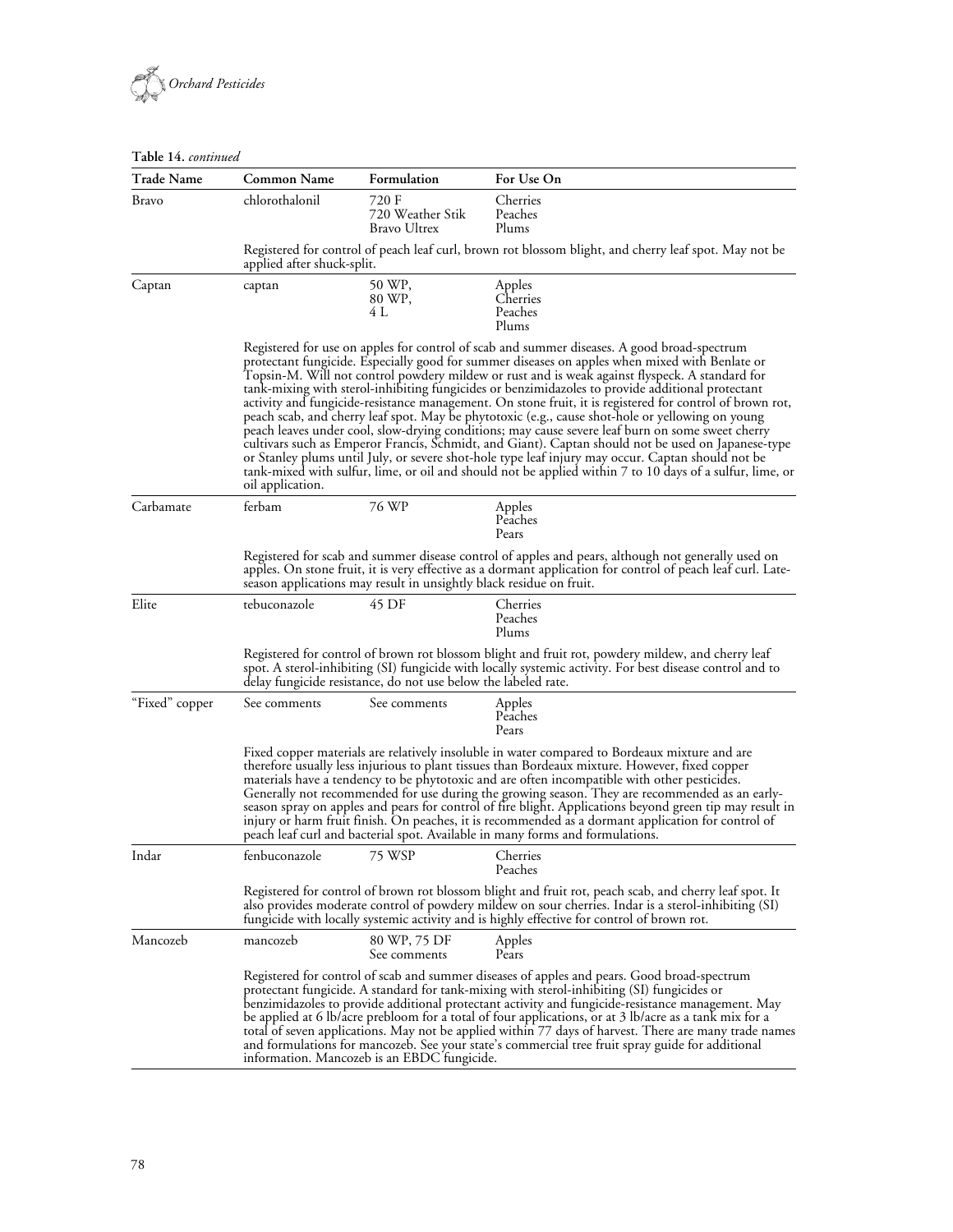

| Table 14. continued |                                                                                                                                                                                                                                                                                                                                                               |                                                                                                                                                                                                                                                                                                                                                                                                                                                                                                                                                                                                                             |                                                                                                                                                                                                                                                                                                                                                                                                                                                                                                                                                                                                                                                                                                                                                        |  |  |  |  |  |  |  |  |
|---------------------|---------------------------------------------------------------------------------------------------------------------------------------------------------------------------------------------------------------------------------------------------------------------------------------------------------------------------------------------------------------|-----------------------------------------------------------------------------------------------------------------------------------------------------------------------------------------------------------------------------------------------------------------------------------------------------------------------------------------------------------------------------------------------------------------------------------------------------------------------------------------------------------------------------------------------------------------------------------------------------------------------------|--------------------------------------------------------------------------------------------------------------------------------------------------------------------------------------------------------------------------------------------------------------------------------------------------------------------------------------------------------------------------------------------------------------------------------------------------------------------------------------------------------------------------------------------------------------------------------------------------------------------------------------------------------------------------------------------------------------------------------------------------------|--|--|--|--|--|--|--|--|
| <b>Trade Name</b>   | <b>Common Name</b>                                                                                                                                                                                                                                                                                                                                            | Formulation                                                                                                                                                                                                                                                                                                                                                                                                                                                                                                                                                                                                                 | For Use On                                                                                                                                                                                                                                                                                                                                                                                                                                                                                                                                                                                                                                                                                                                                             |  |  |  |  |  |  |  |  |
| Mycoshield          | oxytetracycline                                                                                                                                                                                                                                                                                                                                               | 17% SP                                                                                                                                                                                                                                                                                                                                                                                                                                                                                                                                                                                                                      | Peaches                                                                                                                                                                                                                                                                                                                                                                                                                                                                                                                                                                                                                                                                                                                                                |  |  |  |  |  |  |  |  |
|                     |                                                                                                                                                                                                                                                                                                                                                               | commercial tree fruit spray guide for further information.                                                                                                                                                                                                                                                                                                                                                                                                                                                                                                                                                                  | Registered for control of bacterial spot on peaches. Oxytetracycline is an antibiotic. See your state's                                                                                                                                                                                                                                                                                                                                                                                                                                                                                                                                                                                                                                                |  |  |  |  |  |  |  |  |
| Nova                | myclobutanil                                                                                                                                                                                                                                                                                                                                                  | 40 WP                                                                                                                                                                                                                                                                                                                                                                                                                                                                                                                                                                                                                       | Apples<br>Cherries<br>Peaches                                                                                                                                                                                                                                                                                                                                                                                                                                                                                                                                                                                                                                                                                                                          |  |  |  |  |  |  |  |  |
|                     |                                                                                                                                                                                                                                                                                                                                                               |                                                                                                                                                                                                                                                                                                                                                                                                                                                                                                                                                                                                                             | Registered for control of scab, powdery mildew, and rust on apples. A sterol-inhibiting (SI) fungicide<br>with locally systemic activity and good curative activity when used at the proper rates. Control of fruit<br>scab on apples is increased when mixed with a broad-spectrum protectant fungicide such as captan or<br>mancozeb. Tank-mixing also allows Nova to be used in an extended protectant program on apples.<br>On peaches, it is registered for control of brown rot blossom blight and powdery mildew. For best<br>disease control and to delay fungicide resistance, do not use below the labeled rate.                                                                                                                             |  |  |  |  |  |  |  |  |
| Orbit               | propiconazole                                                                                                                                                                                                                                                                                                                                                 | 41.8% L                                                                                                                                                                                                                                                                                                                                                                                                                                                                                                                                                                                                                     | Cherries<br>Peaches<br>Plums                                                                                                                                                                                                                                                                                                                                                                                                                                                                                                                                                                                                                                                                                                                           |  |  |  |  |  |  |  |  |
|                     |                                                                                                                                                                                                                                                                                                                                                               | Registered for control of brown rot blossom blight and fruit rot. A sterol-inhibiting (SI) fungicide<br>with locally systemic activity. For best disease control and to delay fungicide resistance, do not use<br>below the labeled rate.                                                                                                                                                                                                                                                                                                                                                                                   |                                                                                                                                                                                                                                                                                                                                                                                                                                                                                                                                                                                                                                                                                                                                                        |  |  |  |  |  |  |  |  |
| Polyram             | metiram                                                                                                                                                                                                                                                                                                                                                       | 80 WP                                                                                                                                                                                                                                                                                                                                                                                                                                                                                                                                                                                                                       | Apples                                                                                                                                                                                                                                                                                                                                                                                                                                                                                                                                                                                                                                                                                                                                                 |  |  |  |  |  |  |  |  |
|                     | Registered for control of scab, rust, and summer diseases on apples. Polyram is an EDBC fungicide<br>and is very similar in activity and has the same use recommendations on apples as mancozeb (see<br>mancozeb). Reported to provide good fruit finish on russet-prone varieties such as Golden Delicious.<br>May not be applied within 77 days of harvest. |                                                                                                                                                                                                                                                                                                                                                                                                                                                                                                                                                                                                                             |                                                                                                                                                                                                                                                                                                                                                                                                                                                                                                                                                                                                                                                                                                                                                        |  |  |  |  |  |  |  |  |
| Procure             | triflumizole                                                                                                                                                                                                                                                                                                                                                  | 50 WS                                                                                                                                                                                                                                                                                                                                                                                                                                                                                                                                                                                                                       | Apples                                                                                                                                                                                                                                                                                                                                                                                                                                                                                                                                                                                                                                                                                                                                                 |  |  |  |  |  |  |  |  |
|                     |                                                                                                                                                                                                                                                                                                                                                               |                                                                                                                                                                                                                                                                                                                                                                                                                                                                                                                                                                                                                             | Registered for control of scab and powdery mildew on apples and pears. A sterol-inhibiting (SI)<br>fungicide with locally systemic activity. Procure has activity on apple similar to Nova and Rubigan.<br>For best disease control and to delay fungicide resistance, do not use below the labeled rate.                                                                                                                                                                                                                                                                                                                                                                                                                                              |  |  |  |  |  |  |  |  |
| Ridomil             | metalaxyl<br>mefoxam                                                                                                                                                                                                                                                                                                                                          | 2 E<br>Ridomil Gold                                                                                                                                                                                                                                                                                                                                                                                                                                                                                                                                                                                                         | Apples<br>Cherries<br>Peaches<br>Plums                                                                                                                                                                                                                                                                                                                                                                                                                                                                                                                                                                                                                                                                                                                 |  |  |  |  |  |  |  |  |
|                     |                                                                                                                                                                                                                                                                                                                                                               | Registered for control of Phytophthora root and crown rot on apples and stone fruit trees. Ridomil<br>may aid in control of crown and root rot when used in conjunction with good cultural practices such<br>as improved soil drainage and rootstocks that are most tolerant to the disease. Applications should be<br>made before symptoms are visible, especially in areas of the orchard (wet areas) that are more<br>favorable for disease development. Ridomil will not revitalize trees showing moderate to severe crown<br>rot symptoms. Ridomil Gold is a new formulation that will eventually replace Ridomil 2 E. |                                                                                                                                                                                                                                                                                                                                                                                                                                                                                                                                                                                                                                                                                                                                                        |  |  |  |  |  |  |  |  |
| Ronilan             | vinclozolin                                                                                                                                                                                                                                                                                                                                                   | 50 WP                                                                                                                                                                                                                                                                                                                                                                                                                                                                                                                                                                                                                       | Cherries<br>Peaches                                                                                                                                                                                                                                                                                                                                                                                                                                                                                                                                                                                                                                                                                                                                    |  |  |  |  |  |  |  |  |
|                     |                                                                                                                                                                                                                                                                                                                                                               | Registered for brown rot blossom blight and fruit rot. Not registered for use on plums. A good<br>protectant fungicide with slight locally systemic activity. A dicarboximide fungicide that has the same<br>mode of action as Rovral. Both Ronilan and Rovral are at high risk for resistance development in the<br>brown rot fungus. These fungicides should not be tank-mixed with each other or alternated with each<br>other in the spray program. Preharvest use is restricted to a single spray, and it may not be applied<br>within 14 days of harvest.                                                             |                                                                                                                                                                                                                                                                                                                                                                                                                                                                                                                                                                                                                                                                                                                                                        |  |  |  |  |  |  |  |  |
| Rovral              | iprodione                                                                                                                                                                                                                                                                                                                                                     | 50 WP, 4 L                                                                                                                                                                                                                                                                                                                                                                                                                                                                                                                                                                                                                  | Cherries<br>Peaches<br>Plums                                                                                                                                                                                                                                                                                                                                                                                                                                                                                                                                                                                                                                                                                                                           |  |  |  |  |  |  |  |  |
|                     | disease buildup.                                                                                                                                                                                                                                                                                                                                              |                                                                                                                                                                                                                                                                                                                                                                                                                                                                                                                                                                                                                             | Registered for control of brown rot blossom blight and fruit rot on cherries, peaches, and plums, and<br>provides moderate control of cherry leaf spot. A good protectant fungicide with slight locally systemic<br>activity. A dicarboximide fungicide that has the same mode of action as Ronilan. Both Rovral and<br>Ronilan are at high risk for resistance development in the brown rot fungus. These fungicides should<br>not be tank-mixed with each other or alternated with each other in the spray program. Rovral and the<br>related fungicide Ronilan (vinclozolin) are especially effective at inhibiting spore production by the<br>brown rot fungus and therefore are particularly recommended in wet years that are conducive to rapid |  |  |  |  |  |  |  |  |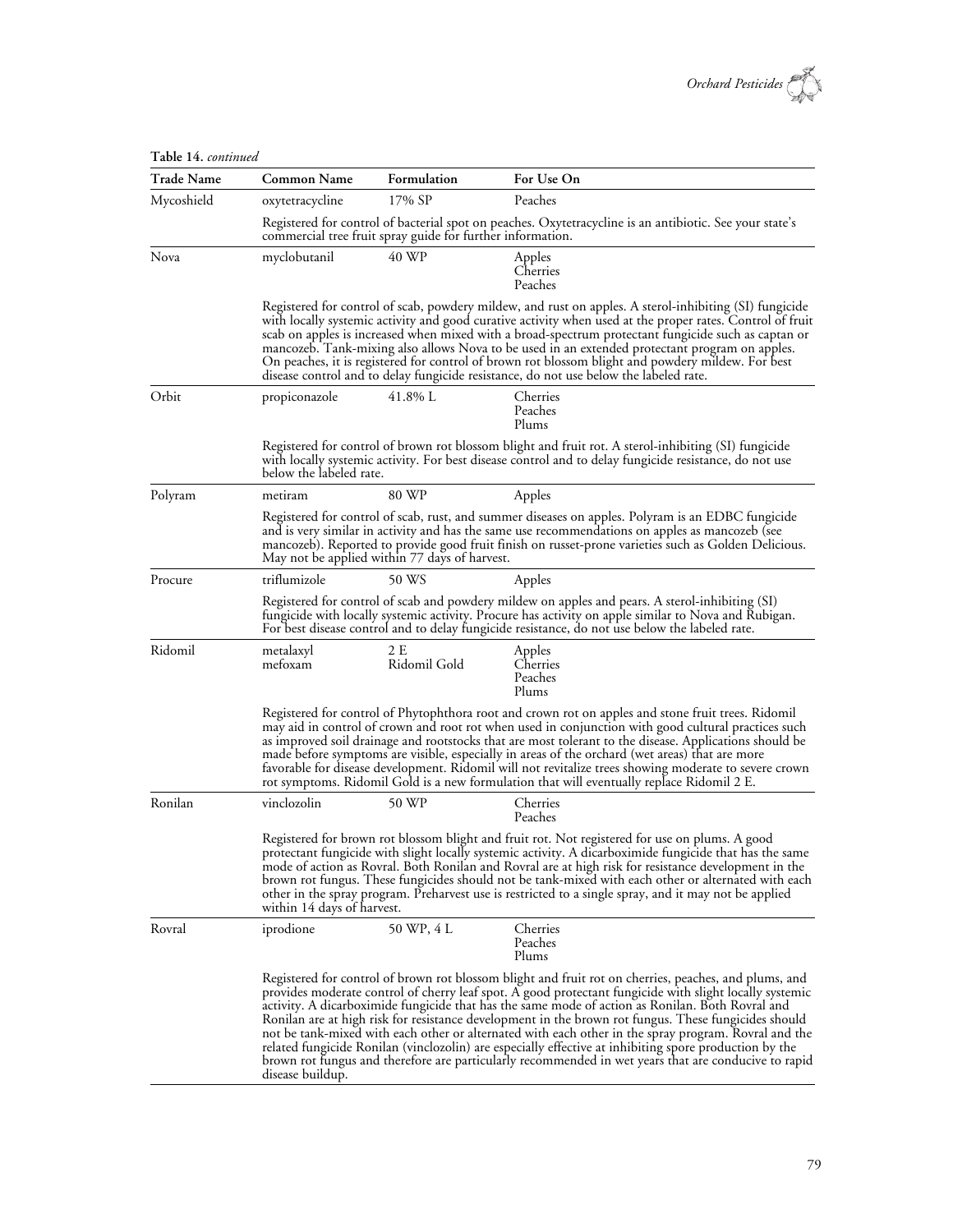

#### **Table 14.** *continued*

| <b>Trade Name</b> | Common Name  | Formulation                                                                                                                                                                                                                                                                                                                                                                                                                                                                                                                                                                                                                                                                                                                                                                                                                                                                                                                                                                                                                                                                                                                             | For Use On                                                                                                                                                                                                                                                                                                                                                                                                                                                                                                                                                                                                                                                                                                                                                                                                                                                                                                                                                                                                                                                                                                                                             |  |  |  |  |  |  |  |  |  |
|-------------------|--------------|-----------------------------------------------------------------------------------------------------------------------------------------------------------------------------------------------------------------------------------------------------------------------------------------------------------------------------------------------------------------------------------------------------------------------------------------------------------------------------------------------------------------------------------------------------------------------------------------------------------------------------------------------------------------------------------------------------------------------------------------------------------------------------------------------------------------------------------------------------------------------------------------------------------------------------------------------------------------------------------------------------------------------------------------------------------------------------------------------------------------------------------------|--------------------------------------------------------------------------------------------------------------------------------------------------------------------------------------------------------------------------------------------------------------------------------------------------------------------------------------------------------------------------------------------------------------------------------------------------------------------------------------------------------------------------------------------------------------------------------------------------------------------------------------------------------------------------------------------------------------------------------------------------------------------------------------------------------------------------------------------------------------------------------------------------------------------------------------------------------------------------------------------------------------------------------------------------------------------------------------------------------------------------------------------------------|--|--|--|--|--|--|--|--|--|
| Rubigan           | fenarimol    | 1 EC                                                                                                                                                                                                                                                                                                                                                                                                                                                                                                                                                                                                                                                                                                                                                                                                                                                                                                                                                                                                                                                                                                                                    | Apples<br>Cherries<br>Pears                                                                                                                                                                                                                                                                                                                                                                                                                                                                                                                                                                                                                                                                                                                                                                                                                                                                                                                                                                                                                                                                                                                            |  |  |  |  |  |  |  |  |  |
|                   |              | Registered for control of scab and powdery mildew on apples and pears, and rust on apples. A sterol-<br>inhibiting (SI) fungicide with locally systemic activity and good curative activity when used at the<br>proper rates. Control of fruit scab is increased when tank-mixed with a broad-spectrum protectant<br>fungicide such as captan or mancozeb. Tank-mixing also allows Rubigan to be used in an extended<br>protectant program on apples. Registered on cherries for control of cherry leaf spot and powdery<br>mildew. It has poor activity against brown rot. For best disease control and to delay fungicide<br>resistance, do not use below the labeled rate. Specifically, Rubigan should not be used at a<br>concentration less than 3 fl oz per 100 gal. of water.                                                                                                                                                                                                                                                                                                                                                   |                                                                                                                                                                                                                                                                                                                                                                                                                                                                                                                                                                                                                                                                                                                                                                                                                                                                                                                                                                                                                                                                                                                                                        |  |  |  |  |  |  |  |  |  |
| Streptomycin      | streptomycin | Agri-strep<br>Agrimycin                                                                                                                                                                                                                                                                                                                                                                                                                                                                                                                                                                                                                                                                                                                                                                                                                                                                                                                                                                                                                                                                                                                 | Apples<br>Pears                                                                                                                                                                                                                                                                                                                                                                                                                                                                                                                                                                                                                                                                                                                                                                                                                                                                                                                                                                                                                                                                                                                                        |  |  |  |  |  |  |  |  |  |
|                   |              |                                                                                                                                                                                                                                                                                                                                                                                                                                                                                                                                                                                                                                                                                                                                                                                                                                                                                                                                                                                                                                                                                                                                         | Streptomycin is an antibiotic registered for control of fire blight on apples and pears. It is a foliar<br>spray effective during bloom. Although streptomycin is most effective when used alone, it can be<br>tank-mixed with most other commonly used orchard insecticides and fungicides except Bordeaux<br>mixtures or highly alkaline materials. Once absorbed into plant tissues, streptomycin is fairly stable.<br>However, the absorption of streptomycin is reduced when used in combination with captan, dodine,<br>or sulfur. Absorption can be improved significantly with the use of spreader-activator type adjuvants<br>like Glyodin or Regulaid. Normally, streptomycin is used at 8 oz per 100 gal. of water, but where the<br>above adjuvants are used, this rate can be reduced to 4 to 6 oz per 100 gal. Foliar injury may occur<br>when streptomycin is used at the 8-oz rate with a spreader-activator adjuvant. Streptomycin is also<br>recommended for control of blister spot on apples. In the Midwest, streptomycin-resistant strains of<br>the fire blight bacterium have been reported in parts of Michigan and Missouri. |  |  |  |  |  |  |  |  |  |
| Sulfur            | sulfur       | 95 WP, 6 F, Dust                                                                                                                                                                                                                                                                                                                                                                                                                                                                                                                                                                                                                                                                                                                                                                                                                                                                                                                                                                                                                                                                                                                        | Apples<br>Cherries<br>Peaches<br>Plums                                                                                                                                                                                                                                                                                                                                                                                                                                                                                                                                                                                                                                                                                                                                                                                                                                                                                                                                                                                                                                                                                                                 |  |  |  |  |  |  |  |  |  |
|                   | varieties.   | Registered for control of scab and powdery mildew on apples. When used in a protectant schedule, it<br>has good activity on powdery mildew and is relatively weak for scab control. On stone fruit, it is<br>registered for control of brown rot blossom blight and fruit rot, peach scab, and powdery mildew. It is<br>generally considered less effective for control of brown rot than captan or the "newer" brown rot<br>fungicides. Many formulations of sulfur are available. Avoid use of sulfur at high temperatures (80° to<br>90°F) because of the potential for leaf injury and fruit russeting. Sulfur should not be applied with or<br>within 7 days of captan on Red Delicious and not within 7 days before or after oil on most apple                                                                                                                                                                                                                                                                                                                                                                                    |                                                                                                                                                                                                                                                                                                                                                                                                                                                                                                                                                                                                                                                                                                                                                                                                                                                                                                                                                                                                                                                                                                                                                        |  |  |  |  |  |  |  |  |  |
| Syllit            | dodine       | 65 WP                                                                                                                                                                                                                                                                                                                                                                                                                                                                                                                                                                                                                                                                                                                                                                                                                                                                                                                                                                                                                                                                                                                                   | Apples<br>Cherries                                                                                                                                                                                                                                                                                                                                                                                                                                                                                                                                                                                                                                                                                                                                                                                                                                                                                                                                                                                                                                                                                                                                     |  |  |  |  |  |  |  |  |  |
|                   |              | Registered for control of scab on apples and cherry leaf spot. Will not control powdery mildew, rust,<br>or summer diseases on apples. Syllit-resistant strains of the apple scab fungus have been reported<br>where the material has been used as a predominant scab fungicide for long periods of time (8 to 10)<br>years). Syllit is particularly useful on established apple scab lesions where resistance is not present. It<br>does not eradicate the lesion but suppresses both the production and germination of spores. When<br>Syllit is used for this purpose, apply 3/4 lb per 100 gal. and follow with a second application 7 to 10<br>days later with 1/2 lb per 100 gal. However, applying Syllit to sporulating lesions greatly increases the probability of developing resistance. Syllit may cause fruit injury if applied at freezing or near-freezing<br>temperatures, particularly if slow-drying conditions exist. Syllit may russet Golden Delicious,<br>especially if applied during bloom, petal fall, or early cover sprays. It is compatible with oil and most<br>fungicides formulated as wettable powders. |                                                                                                                                                                                                                                                                                                                                                                                                                                                                                                                                                                                                                                                                                                                                                                                                                                                                                                                                                                                                                                                                                                                                                        |  |  |  |  |  |  |  |  |  |
| Thiram            | thiram       | 65 WP                                                                                                                                                                                                                                                                                                                                                                                                                                                                                                                                                                                                                                                                                                                                                                                                                                                                                                                                                                                                                                                                                                                                   | Apples<br>Peaches                                                                                                                                                                                                                                                                                                                                                                                                                                                                                                                                                                                                                                                                                                                                                                                                                                                                                                                                                                                                                                                                                                                                      |  |  |  |  |  |  |  |  |  |
|                   |              | Registered for control of scab, rust, and summer diseases of apples. A protectant fungicide that is not<br>as effective for scab control as captan, mancozeb, dodine, benomyl, or thiophanate-methyl. It provides<br>only fair control of summer diseases on apples (sooty blotch and flyspeck). Registered for control of<br>brown rot blossom blight and fruit rot, peach leaf curl, and scab on peaches.                                                                                                                                                                                                                                                                                                                                                                                                                                                                                                                                                                                                                                                                                                                             |                                                                                                                                                                                                                                                                                                                                                                                                                                                                                                                                                                                                                                                                                                                                                                                                                                                                                                                                                                                                                                                                                                                                                        |  |  |  |  |  |  |  |  |  |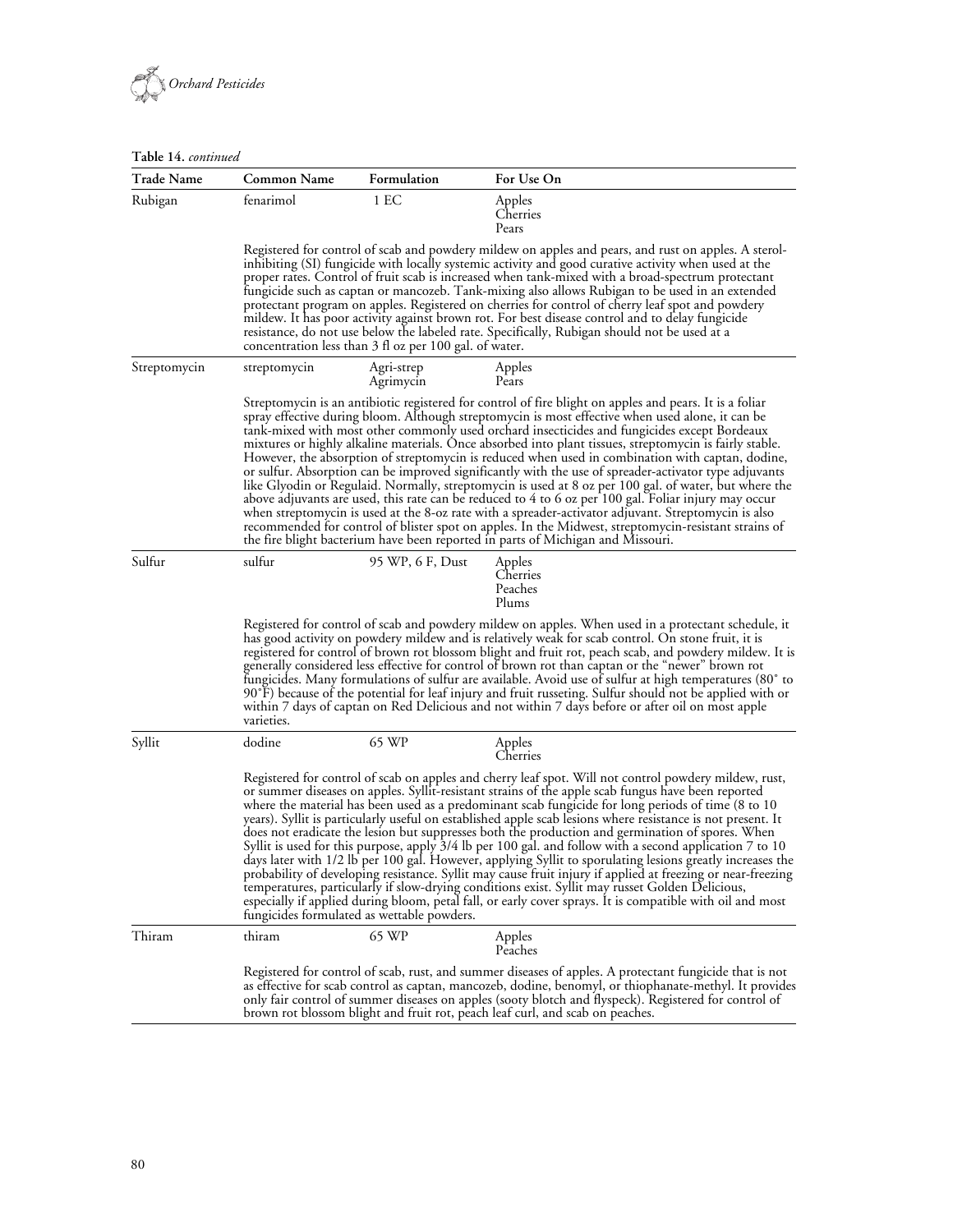

| <b>Trade Name</b> | <b>Common Name</b>            | Formulation                                                                                                                                                                                                                                                                                                                                                                                                                                                                                                                             | For Use On |  |  |  |  |  |  |  |  |  |
|-------------------|-------------------------------|-----------------------------------------------------------------------------------------------------------------------------------------------------------------------------------------------------------------------------------------------------------------------------------------------------------------------------------------------------------------------------------------------------------------------------------------------------------------------------------------------------------------------------------------|------------|--|--|--|--|--|--|--|--|--|
| Topsin-M<br>Ziram | thiophanate-methyl            | 70 WP<br>Apples<br>4.5 F<br>Cherries<br>Peaches<br>Plums                                                                                                                                                                                                                                                                                                                                                                                                                                                                                |            |  |  |  |  |  |  |  |  |  |
|                   | action as thiophanate-methyl. | Registered on apples for control of scab and powdery mildew. Very active against summer diseases<br>such as sooty blotch, flyspeck, black rot, and white rot. On stone fruit, it is registered for control of<br>brown rot, peach scab, and cherry leaf spot. Development of resistant strains of pathogenic fungi is a<br>problem with thiophanate-methyl. It should be tank-mixed with fungicides that have a different<br>mode of action to prevent or delay resistance development. Benlate (benomyl) has the same mode of          |            |  |  |  |  |  |  |  |  |  |
|                   | ziram                         | 76 DF<br>Apples<br>Cherries<br>Peaches<br>Pears                                                                                                                                                                                                                                                                                                                                                                                                                                                                                         |            |  |  |  |  |  |  |  |  |  |
|                   |                               | Registered on apples and pears for control of scab and summer diseases and will also control rust on<br>apples. A protectant fungicide that is not as effective for scab control as captan, mancozeb, dodine,<br>benomyl, or thiophanate-methyl. It provides fair to good control of summer diseases when used at<br>higher rates. On stone fruits, it is registered for control of brown rot, peach leaf curl, and scab. On<br>peaches, it is a good alternative to captan on those peach cultivars that are subject to captan injury. |            |  |  |  |  |  |  |  |  |  |

DF = Dry flowable; DG = Dispersible granule; E = Emulsifiable; EC = Emulsifiable concentrate; F = Flowable; L = Liquid; SP = Soluble powder; WDG = Water dispersible granule; WP = Wettable powder; WS = Water soluble; WSP = Water soluble powder

# **Insecticides and Miticides**

Insecticides and miticides in the following list have been placed in groups according to their chemical composition. These summaries include formulations, crop site, pests for which registered, signal word, and other brief information. This information should help growers who desire to rotate from one group or class to another when pesticide resistance is suspected or to select a similar product from the same class.

### Carbamate Products

**Carzol (formetanate hydrochloride):** This product is registered as a 92% SP for use on apple trees to control tentiform leafminer, white apple leafhopper, European red and two-spotted mites; on pears to control European red, two-spotted, and rust mites; and on peaches, plums, and prunes to control mites, lygus bugs, and stink bugs. Carzol is less effective in the summer when eggs, nymphs, and adults are equally abundant. This product is highly toxic to predator mites. Signal word: Danger—Poison.

**Lannate (methomyl):** This fast-acting contact insecticide, formulated as Lannate 90% WSP (in soluble pouches) and Lannate LV (2.4 lb/gal. WSL), is registered for use on apple trees to control apple aphid, rosy apple aphid, tufted apple budmoth, green fruitworm, tarnished plant bug, codling moth, leafrollers, lesser appleworm, white apple leafhopper, tentiform leafminer, and cutworms. Use on peach trees to control cat-facing insects (plant bugs and stink bugs), oriental fruit moth, and green peach aphid. Best results follow direct spraying on target pest using fine spray droplets at low volume. Lannate provides very little residual activity. Product may be fatal or cause blindness if swallowed. Do not get in eyes, on skin, or on nonprotective clothing. Do not apply through any irrigation system. Lannate L and LV are restricted-use pesticides (RUP). Signal word: Danger—Poison.

**Sevin (carbaryl):** This product is usually formulated as a 50% WP. Other formulations are also available. It is a broad-spectrum insecticide that may be used on apples, peaches, nectarines, plums, prunes, and cherries. Do not apply to apple trees for insect control within 30 days of bloom since Sevin acts as a thinner on many varieties. Sevin is highly toxic to bees and should not be used near bloom. Signal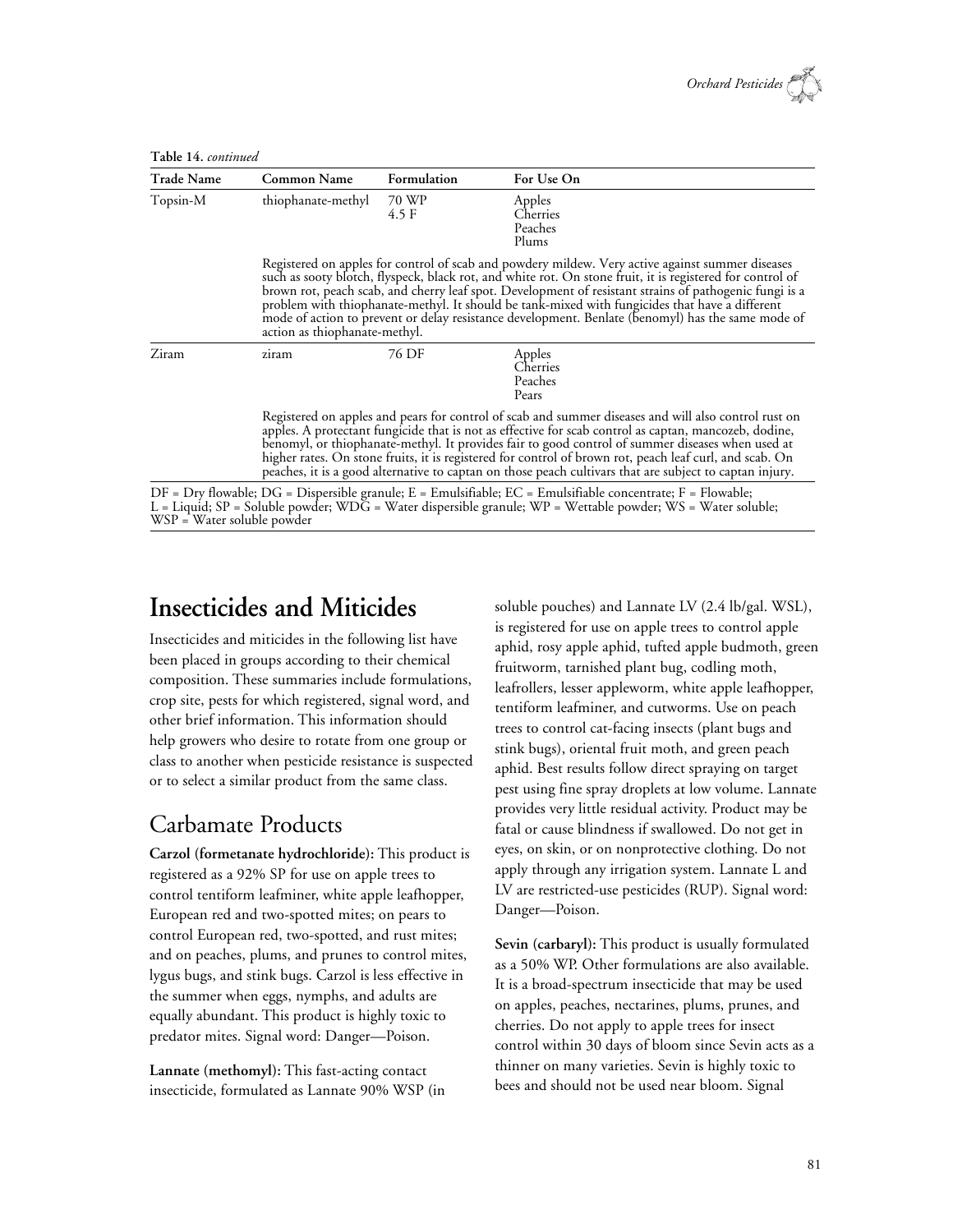

**Table 15. Effectiveness of selected fungicides against apple diseases.**

| Table 16. Effectiveness of selected fungicides against |  |
|--------------------------------------------------------|--|
| stone fruit pathogens.                                 |  |

| Fungicide                                 | Scab         | Powdery mildew | Rust        | Black rot and white rot | Bitter rot   | Sooty blotch   | Flyspeck       |
|-------------------------------------------|--------------|----------------|-------------|-------------------------|--------------|----------------|----------------|
| Bayleton                                  | $\mathbf{P}$ | E              | E           | $\overline{O}$          | O            | $\overline{O}$ | $\overline{O}$ |
| Benlate*                                  | E            | E              | O           | G                       | P            | E              | G              |
| Captan                                    | E            | О              | O           | G                       | E            |                | F-G F-G        |
| Ferbam (carbamate)                        | F            | О              | G           | F                       | P            | F              | F              |
| Mancozeb (Dithane,<br>Manzate, Penncozeb) | G            | О              | G           | G                       | E            | E              | E              |
| Nova                                      | E            | E              | E           | О                       | O            | О              | О              |
| Polyram                                   | G            | О              | G           | G                       | E            | E              | E              |
| Procure                                   | E            | E              | E           | О                       | O            | О              | О              |
| Rubigan                                   | E            | E              | E           | O                       | О            | $\circ$        | $\circ$        |
| Sulfur                                    | F            | G              | О           | F                       |              | P              | P              |
| Syllit*                                   | E            | О              | $\mathbf P$ | P                       | O            | P              | P              |
| Thiram                                    | F            | O              | G           | F                       | $\mathbf{P}$ | F              | F              |
| Topsin M*                                 | E            | E              | О           | G                       | P            | E              | G              |
| Ziram                                     | F            | О              | F           | P                       | E            | F-G            | $F-G$          |

|                 |  | $-$ = unknown or doesn't apply; O = none; P = poor; |
|-----------------|--|-----------------------------------------------------|
| P (* O 1 P 11 . |  |                                                     |

 $F = \text{fair}; G = \text{good}; E = \text{excellent}.$ 

Many areas of the Midwest may contain strains of the apple scab and powdery mildew fungus tolerant of these chemicals. Therefore, these fungicides may not be effective in some areas.

|              |                       | Brown rot    |                 |              |                |                  |                    |
|--------------|-----------------------|--------------|-----------------|--------------|----------------|------------------|--------------------|
| Fungicide    | <b>Blossom</b> blight | Fruit rot    | Peach leaf curl | Peach scab   | Powdery mildew | Cherry leaf spot | Black knot of plum |
| Benlate*     | E                     | ${\bf E}$    |                 | G            | ${\rm F}$      | G                | F                  |
| <b>Bravo</b> | G                     |              | E               | G            | $\overline{O}$ | ${\bf E}$        | ${\bf E}$          |
| Captan       | G                     | $F-G$        |                 | G            | $\circ$        | G                | G                  |
| Elite        | E                     | E            |                 |              | G              | G                |                    |
| Ferbam       |                       | F            | E               |              | $\overline{O}$ | F                |                    |
| Fixed copper |                       |              | G               |              | F              | G                | P                  |
| Indar        | E                     | E            |                 |              | G              | E                |                    |
| Nova         | E                     |              |                 |              | E              | E                |                    |
| Orbit        | E                     | E            |                 |              |                |                  |                    |
| Ronilan      | E                     | E            |                 | $\mathbf{P}$ |                | P                |                    |
| Rovral       | E                     | E            |                 | $\mathbf{P}$ |                | F                |                    |
| Rubigan      |                       |              |                 |              | G              | E                |                    |
| Sulfur       | F                     | $\mathbf{P}$ |                 | G            | G              | P                | O                  |
| Syllit*      |                       | $\mathbf P$  |                 |              | O              | G                |                    |
| Thiram       | P-F                   | P-F          | G               | G            |                |                  |                    |
| Topsin M*    | E                     | E            |                 | G            | F              | G                | F                  |
| Ziram        | P-F                   | P-F          | G               | G            |                | F                |                    |

 $-$  = unknown or doesn't apply; O = none; P = poor; F = fair; G = good; E = excellent.

Many areas of the Midwest may contain strains of the brown rot, powdery mildew, and cherry leaf spot fungi tolerant of these chemicals. Therefore, these fungicides may not be effective in some areas.

word: Caution. Low mammalian toxicity makes this product desirable for use by the general public. However, it does not provide the level of control desired by commercial growers for most pests.

**Vydate (oxamyl):** Vydate L is an insecticide/nematicide formulated as a 2 lb/gal. WSL used on apple trees to control spotted tentiform leafminer, European red and two-spotted mites, and white apple leafhopper. Do not apply at bloom or within 30 days after full bloom, or fruit thinning may occur. Vydate is used on pear trees to control European red, McDaniel, two-spotted, and pear rust mites. Vydate is highly toxic to predator mites. Vydate is a restricted-use pesticide. Signal word: Danger—Poison.

### Chlorinated Hydrocarbon Products

**Kelthane (dicofol):** This miticide is registered as 35 W and 50 W formulations for use on apples and pears. It is effective against European red and two-spotted spider mites. Resistance may be a problem in some areas, so apply only once per year on apples. Rotate with other miticides to slow development of resistance. Kelthane is highly toxic to predatory mites at high rates and moderately toxic at lower rates. Signal word: Warning.

**Marlate (methoxychlor):** This insecticide is registered as a 50% WP for use on apple and pear trees to control apple maggot, codling moth, Japanese beetle,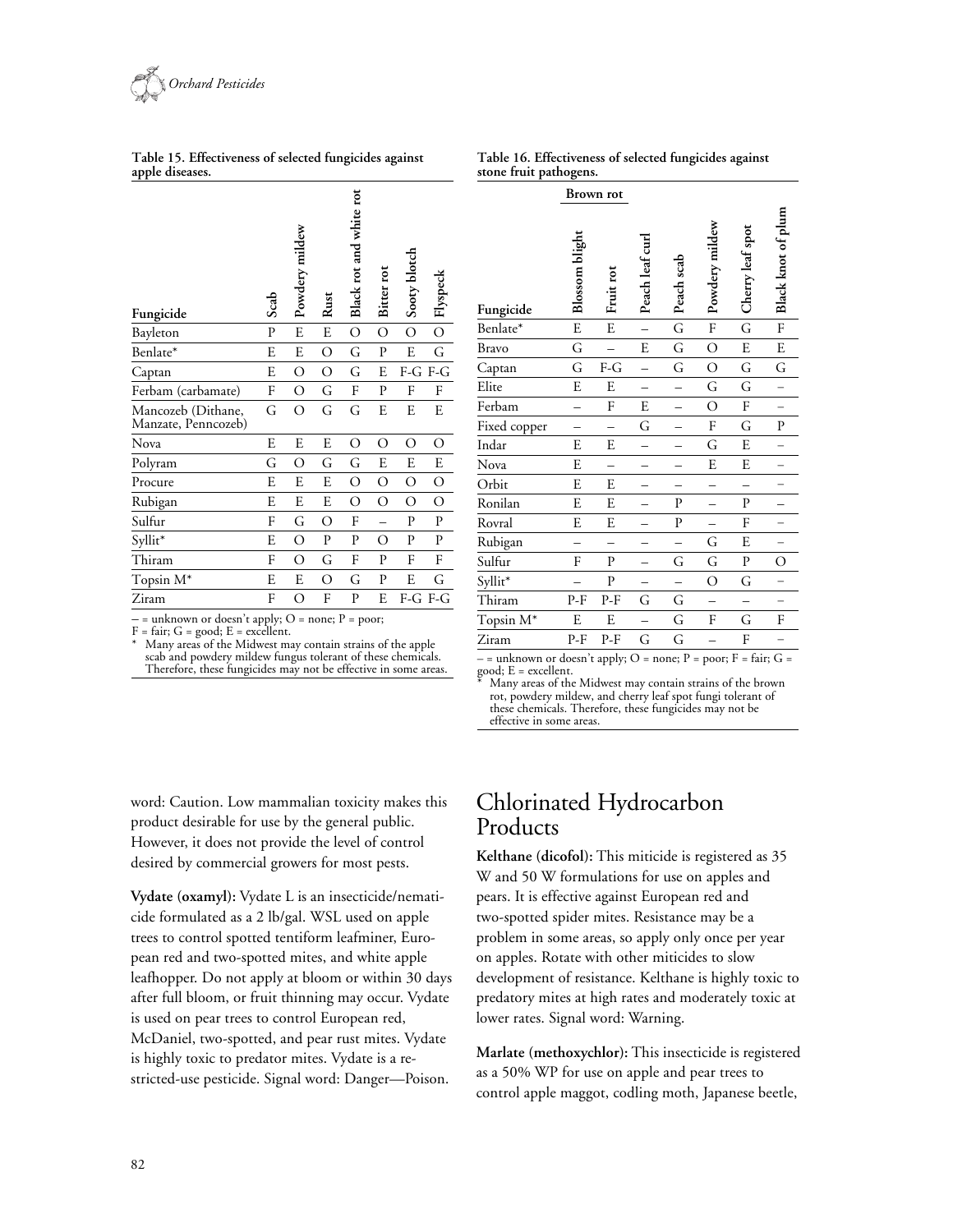

plum curculio, and tent caterpillars. Marlate is used on apricot, cherry, nectarine, peach, plum, and prune trees to control cherry fruitworm, cherry fruit flies, Japanese beetle, plum curculio, rose chafer, tent caterpillar, and cankerworms. Signal word: Caution, making this product desirable for use by the general public. Methoxychlor does not provide the level of control desired by most commercial growers.

**Thiodan (endosulfan):** The 50% WP and 3EC formulations are registered for use on apple trees to control apple aphid, rosy apple aphid, green fruitworm, tarnished plant bug, white apple leafhopper, apple rust mite, and woolly apple aphid; and on pears for green fruitworm, tarnished plant bug, rust mite, pear blister mite, and pear psylla. Registration for apricot, nectarine, and peach trees is to control peachtree borer, lesser peachtree borer, cat-facing insects, green peach aphid, peach twig borer, and green fruitworm. Signal word: Danger—Poison.

### Organo-phosphate Products

**Defend and Dimethoate (dimethoate):** These two products are formulated as a 2.67 lb/gal. EC systemic insecticide-miticide primarily registered on apples and pears primarily for control of sucking insects such as aphids and leafhoopers. It is also registered for apple maggot and codling moth. Do not apply when substantial numbers of weeds in the orchard are in bloom because it is highly toxic to honeybees. Signal word: Warning.

**Diazinon (diazinon):** This product as a 50% WP is primarily registered to control apple maggot; codling moth; green, rosy, and woolly apple aphids; and is very effective on San Jose scale crawlers. It suppresses mites but is not considered a miticide. It is also registered for control of other pests on pear, cherry, nectarine, peach, plum, and prune trees. Some formulations of Diazinon are restricted-use products. Signal word: Warning. Diazinon is moderately toxic to *Stethorous punctum* larvae and adults.

**Guthion and Sniper (azinphos-methyl):** Guthion is formulated as a 35% WP, and Guthion and Sniper as 50% WP water-soluble packets for use on apple trees to control apple maggot, codling moth, European

apple sawfly, eye-spotted bud moth, Forbes scale, green fruitworm, leafhoppers, leafrollers, plum curculio, San Jose scale, stink bug, and tarnished plant bug. Use on nectarines, peaches, plums, and prunes provides control of scale insects, lesser peachtree borer, mites, peachtree borer, plum curculio, stink bug, and tarnished plant bug. Registration for cherries includes use for control of eye-spotted bud moth, fruit flies, fruit-tree leafroller, lesser peachtree borer, mites, plum curculio, and scale insects. Guthion is commonly recommended in IPM programs because it is not highly toxic to mite predators. Guthion is a restricted-use pesticide. Signal word: Danger—Poison.

**Imidan (phosmet):** This product is registered as a 70% WP and is very effective against many fruit pests. It is used on apple trees to control apple maggot, codling moth, green fruitworm, Japanese beetle, leafrollers, plum curculio, and tarnished plant bug, and on pears for most of the same insects. On apricot, nectarine, plum, and prune trees, it controls apple maggot, oriental fruit moth, peach twig borer, plum curculio, and red-banded leafroller; on peach trees, Japanese beetles, oriental fruit moth, peach twig borer, plum curculio, and tarnished plant bug. Imidan is not effective against aphids or leafhoppers, and leafhoppers may become abundant where it is used regularly. Imidan is commonly recommended in IPM programs because it is not highly toxic to mite predators. Signal word: Warning.

**Lorsban (chlorpyrifos):** This product is registered as a 4 lb/gal. EC for application with spray oil as a dormant or delayed dormant spray on apple trees to control rosy apple aphid, San Jose scale, Pandemis leafroller, and climbing cutworms; on pear trees for San Jose scale, climbing cutworms, and pear psylla adults; on plum and prune trees for San Jose scale, mealy plum aphid, climbing cutworms, and peach twig borer; and on peach, nectarine, and cherry trees to control San Jose scale, peach twig borer, and climbing cutworms. Lorsban 4E is also registered to control peachtree borers as a tree trunk application made before newly hatched borers enter the trees, and also on cherry trees to control lesser peachtree borer, peachtree borer, and American plum borer. Follow specific instructions on label for timing. There is a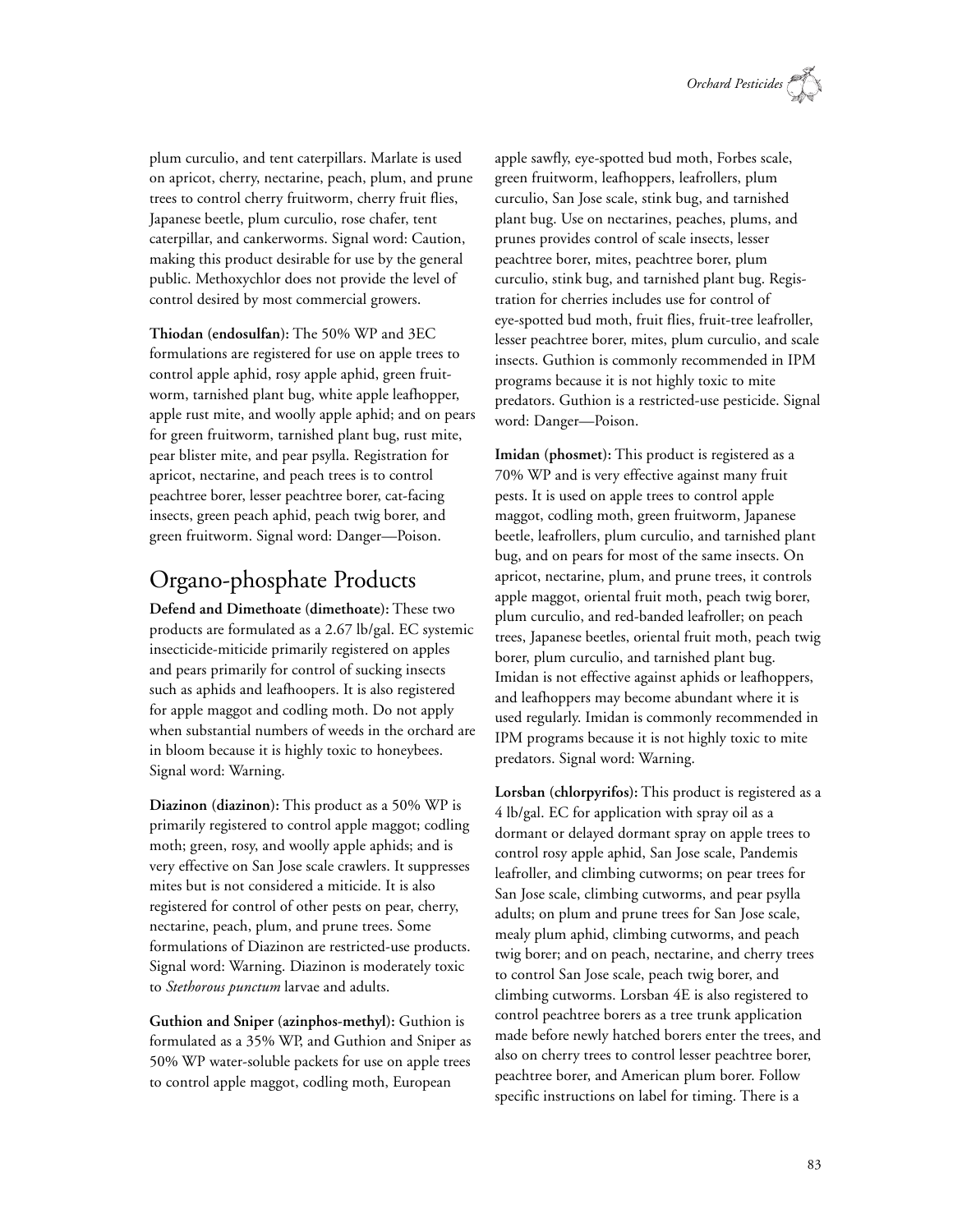

limit of one application per season. The 50% WP is registered for full-season general insect control and is effective against aphids, apple maggot, codling moth, green fruitworm, leafrollers, periodical cicada, plum curculio, San Jose scale, woolly apple aphid, and dogwood borer. Make no more than eight applications per season. Lorsban may cause russeting on Golden Delicious. Signal word for both formulations: Warning.

**Malathion (malathion):** This general-use product is formulated as a 57% EC, 25% WP, and 50% WP and is labeled for use to control aphids, codling moth, leafhoppers, leafrollers, mites, plum curculio, and San Jose scale. It is not effective for mite control in orchards where mites have developed resistance to organophosphate products. Signal word: Caution, making this product desirable for use by the general public.

**Penncap-M (encapsulated methyl parathion):** This encapsulated formulation of methyl parathion with its extended residual activity is registered for use on apple trees to control apple maggot, codling moth, green fruitworm, leafrollers, plum curculio, oystershell scale, San Jose scale, tarnished plant bug, and woolly apple aphid. It is used on nectarine, peach, plum, and prune trees for control of lesser peachtree borer, peachtree borer, cat-facing insects, oriental fruit moth, plum curculio, and peach twig borer; and on cherry trees for black cherry aphid, cherry fruit fly, green fruitworm, leafrollers, and plum curculio. Penncap-M is a restricted-use product. Penncap-M is very hazardous to bees and must not be applied whenever flowering weeds occur in or around the orchard. Signal word: Warning.

# Synthetic Pyrethroid Products

Use of pyrethroid insecticides is likely to cause mite outbreaks in apples. These materials are highly toxic to mite predators and have a long residual activity.

**Ambush (permethrin):** Ambush is registered as 2 lb/gal. EC and a 25% WP for apple trees to control apple aphid, leafrollers, plum curculio, white apple leafhopper, spotted tentiform leafminer, and tarnished plant bug. Do not use after petal fall for

apples. Use on cherry and peach trees to control lesser peachtree borer, rose chafer, green fruitworm, redbanded leafroller, plum curculio, and tarnished plant bug; and on pears to control pear psylla, codling moth, and green fruitworm. Ambush is a restricteduse product. Signal word: Warning.

**Asana XL (esfenvalerate):** Asana is registered as a 0.66 lb/gal. EC on apples to control leafrollers, codling moth, white apple leafhopper, tentiform leafminer, San Jose scale (on fruit only), aphids, plum curculio, apple maggot, green fruitworm, tarnished plant bug, stink bugs, and periodical cicada. It is used on stone fruits to control peach twig borer, oriental fruit moth, peachtree borer, lesser peachtree borer, periodical cicada, aphids, leafrollers, leafhoppers, and green fruitworm. It is used on pears to control pear psylla, codling moth, green fruitworm, plum curculio, leafrollers, pear slug, and periodical cicada. Asana is a restricted-use product. Signal word: Warning.

**Pounce (permethrin):** Pounce is registered as a 3.2 EC and 25% WP to control the same insects as Ambush. Pounce is a restricted-use product. Signal word: Warning.

# Other Products

**Agri-Mek (abamectin):** AgriMek is registered as a 0.15 lb/gal. EC. It is used to control pear psylla on pears and European red mite and spotted tentiform leafminer on apples. Agri-Mek is very effective when timed properly. Agri-Mek is used post-bloom and is most effective when used within 6 weeks of petal fall. During this period after petal fall, Agri-Mek can still penetrate into the leaf. Used early (up to 6 weeks after petal fall), Agri-Mek will provide excellent control; when used later in the season, control is only fair. Agri-Mek is most effective when applied with a minimum 1 percent of oil. Agri-Mek has a different mode of action from that of Apollo and Savey and can be alternated in a yearly rotation with these miticides to prevent development of mite resistance. Signal word: Warning.

**Apollo (clofentezine):** Apollo is formulated as 42% SC and registered as an ovicidal miticide on apples, pears, and stone fruits. Target species include European red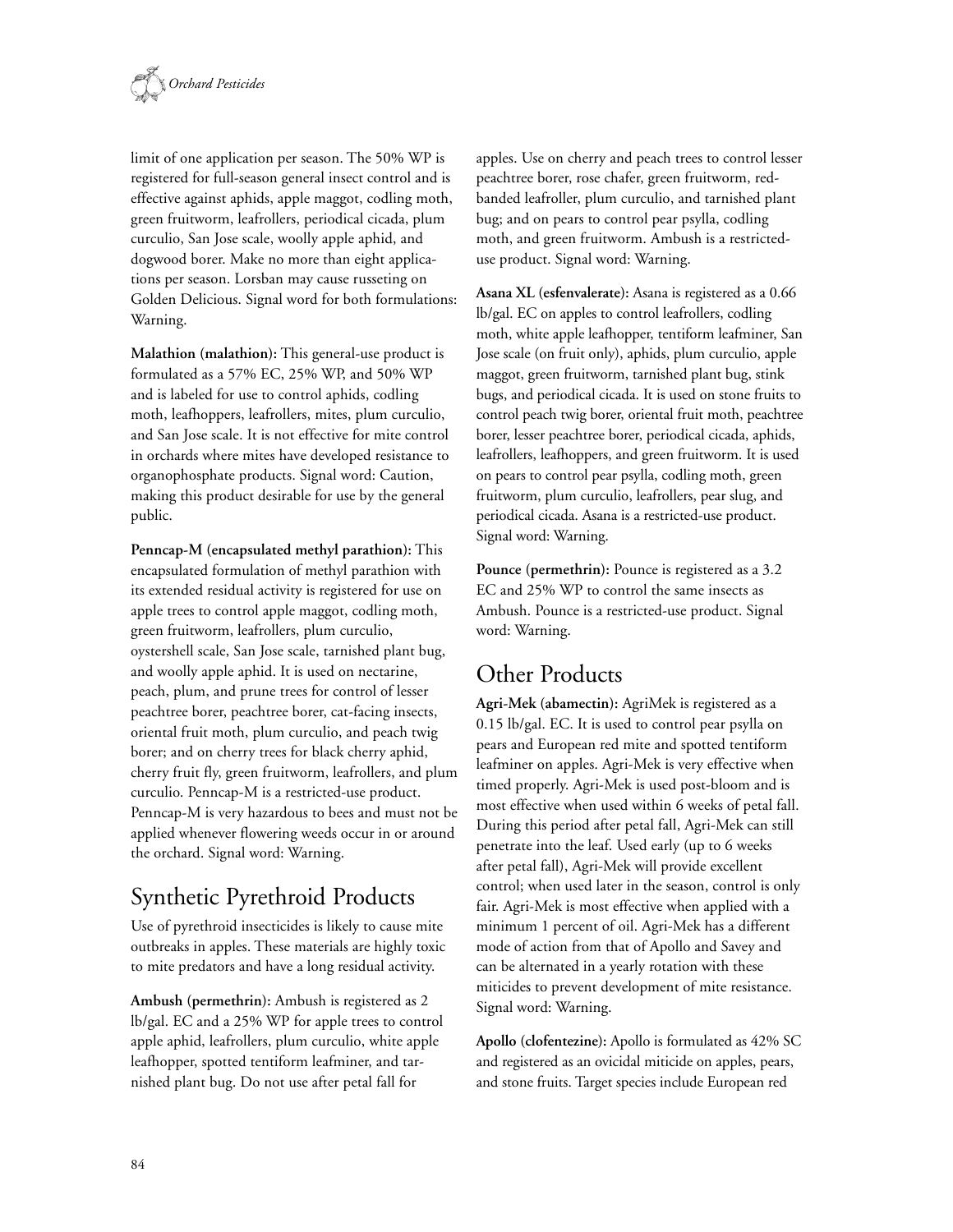

and two-spotted spider mites. It works best when applied to eggs or young mobile stages. It is not effective against older nymphs and adults. Apollo is limited to one application per year, with best results achieved with application at petal fall on pears and stone fruits. It must be applied by tight cluster on apples. There are no direct effects on predatory mites or bees. Keep in mind that Apollo and Savey have very similar modes of action, and both should not be used in the same season because of resistant-management concerns. Signal word: Caution.

**Insecticidal Soaps and Horticultural Oils:** SunSpray Ultra-Fine, Saf-T-Side, and M-Pede (a potassium salt of fatty acids, previously called an insecticidal soap) are relatively new insecticides that may be used in certified organic production systems. Summer oils and M-Pede are effective against only the insects that are present and contacted by sprays at the time of application. These sprays provide no residual control. Nonetheless, they appear to be useful in certain situations.

A summer oil alone at a concentration of 1 to 2 percent by volume provides some control of mites and aphids (rosy apple aphid, apple grain aphid, green apple aphid, and spirea aphid). Limited observations suggest that aphid control is likely to be greatest if oil is applied when clusters are at the 1/4-inch green stage.

M-Pede alone reduces mite, aphid, pear psylla, and white apple leafhopper populations, but control may not be satisfactory or long-lasting unless multiple sprays are applied. Unlike oils, M-Pede is not ovicidal. If applied alone, a summer oil is likely to be more effective for aphid and (especially) mite control than M-Pede. Data from Michigan indicate that adding M-Pede at 2 percent by volume to full-rate sprays of Omite, Vendex, Kelthane, and presumably other miticides greatly enhances the control they provide.

Phytotoxicity, leaf drop, and fruit blemishes should be a major concern in decisions on the use of a summer oil or soap. To prevent damage to foliage or fruits, never use a summer oil with Captan, Sevin, or other sulfur-containing pesticides. Allow at least 14 days between applications of sulfur-containing compounds and the use of a summer oil. Do not

apply oils if temperatures exceed 90ºF or if drying conditions are poor. Because of concerns about fruit russeting, some authorities suggest that insecticidal soaps should be used only in nonbearing orchards. Russeting problems appear to be linked to quality problems in soap formulations produced before 1992. To minimize any risk of fruit damage in bearing orchards, use only M-Pede, not older soap products. Oils and soaps must be mixed at the proper dilution (1 to 2 percent); concentrated sprays will be less effective and more phytotoxic. Deposits of large droplets or the coalescing of droplets on fruit or foliage also increases the likelihood of leaf damage and fruit blemishes.

**Mitac (amitraz):** This formamidine insecticidemiticide is available as EC and 50 WP formulations for use on pears to control mites and pear psylla that are resistant to organophosphates and pyrethroids. Not effective in cold weather. Apply when temperatures exceed 60ºF. Signal word: Warning.

**Morestan (oxythioquinox):** Morestan is formulated as a 25% WP in water-soluble packets and registered for control of mites and mite eggs on apple and pear (fruit-bearing) trees in pre-bloom sprays (delayed dormant, pre-pink, or pink). It is also effective against pear psylla nymphs and assists with earlyseason powdery mildew control. Do not apply after first bloom. Can also be applied post-harvest. It can be used on apricots as a post-harvest application for mites. This product can be applied to nonbearing cherry, nectarine, peach, plum, and prune trees, but not to trees that will bear fruit within 1 year of application. Signal word: Caution.

**Provado (imidacloprid):** Provado is a 1.6 lb/gal. flowable formulation and is registered for post-bloom control of leafhoppers, San Jose scale, leafminers, and aphids. Applications timed at petal fall will provide greatest leafminer control. Indications are that Provado does not affect beneficial insects severely in apples. These products show some systemic or translaminar activity. With foliar applications, good coverage of the foliage is needed for optimal control. Provado is highly toxic to honeybees, so sprays must be applied after petal fall and should not drift onto flowering weeds. Signal word: Caution.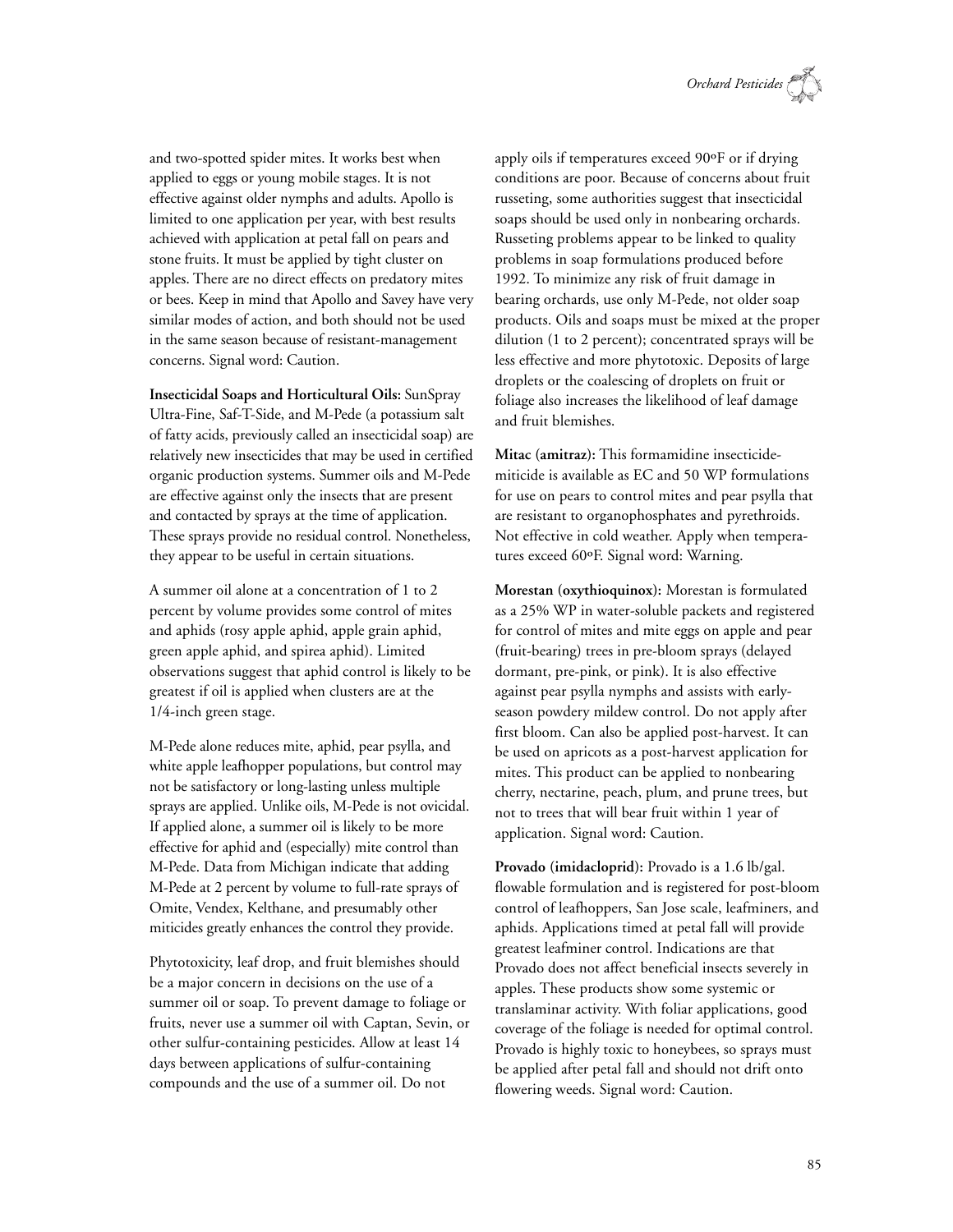

**Pyramite (pyridazinone):** Pyramite is registered as a 60% WP in water-soluble packets for control of European red mites and two-spotted spider mites on apples and the same mites as well as pear psylla on pears. While all stages of mites are affected, Pyramite is most effective against immature motile stages. Pyramite provides long residual activity and is highly toxic to mite predators.

**Savey (hexythiazox):** Savey is formulated as 50% WP and registered as an ovicidal miticide on apples and pears. Target species include European red and two-spotted spider mites. It works best when applied to eggs or young mobile stages. It is not effective against older nymphs or adults. Savey is limited to one application per year, with best results achieved with application at petal fall on pears. It must be applied prior to bloom on apples. There are no direct effects on predatory mites or bees. Keep in mind that Apollo and Savey have very similar modes of action, and both should not be used in the same season because of resistant-management concerns. Signal word: Caution.

**Superior Oil:** Superior-type oils are highly refined to eliminate most possibilities of oil toxicity to leaf tissue and yet give a maximum insect and mite control. Best control is found to be for dilute spray applications. Thorough coverage is important for good control. Do not apply when temperatures are near freezing during the 24 hours before or after the application is to be made.

**Vendex (hexakis, fenbutatin-oxide):** Both formulations, 50% WP and 4 L, are reported to give long residual control of mites on apple, cherry, peach, pear, plum, and prune trees. Both formulations can readily be dispersed in water and can be used in conventional dilute or concentrate sprayers, even when honeybees and/or beneficial mites are present. Vendex is relatively nontoxic to bees and predator mites. This product is corrosive and may cause skin irritation, respiratory irritation, and eye damage. Do not apply through an irrigation system. Vendex is relatively slow-acting. Signal word: Danger.

| Material                                                                              | Green peach aphid | Plum curculio | Tarnished plant bug | European red mite | Cherry fruit flies | Oriental fruit moth | Peachtree borer | Lesser peachtree borer |
|---------------------------------------------------------------------------------------|-------------------|---------------|---------------------|-------------------|--------------------|---------------------|-----------------|------------------------|
| Ambush                                                                                | G                 | G             | E                   |                   | E                  | E                   | G               | G                      |
| Apollo                                                                                |                   |               |                     | E                 |                    |                     |                 |                        |
| Asana XL                                                                              | G                 | G             | E                   |                   | E                  | G                   | E               | E                      |
| Carzol                                                                                |                   |               | G                   | E                 |                    |                     |                 |                        |
| Diazinon                                                                              | G                 | G             | G                   |                   | G                  | E                   | E               | E                      |
| Endosulfan                                                                            |                   |               |                     |                   |                    |                     | E               | E                      |
| Guthion                                                                               | P                 | E             | G                   |                   | E                  | E                   | G               | G                      |
| Imidan                                                                                | P                 | E             | G                   |                   | E                  | E                   | G               | G                      |
| Kelthane                                                                              |                   |               |                     | E                 |                    |                     | -               |                        |
| Lannate                                                                               | E                 | G             | G                   |                   | G                  | E                   | F               | F                      |
| Lorsban                                                                               |                   |               |                     |                   |                    |                     | E               | E                      |
| Penncap-M                                                                             | P                 | E             | E                   |                   | E                  | E                   | G               | G                      |
| Pounce                                                                                | G                 | G             | E                   |                   | E                  | E                   | G               | G                      |
| Sevin                                                                                 | $\mathbf{P}$      | F             | F                   |                   | G                  | G                   | F               | F                      |
| Rating system; $E =$ excellent, $G =$ good, $F =$ fair, $P =$ poor, - = not<br>rated. |                   |               |                     |                   |                    |                     |                 |                        |

#### **Table 17. Effectiveness of selected insecticides and miticides against peach pests.**

# Orchard Herbicides

**2,4-D Amine:** This systemic post-emergence broadleaf herbicide is absorbed by foliage and translocated to other parts of the plant. Growth regulator type of action causes abnormal growth and death of susceptible plants. Used in apple and pear orchards to control orchard floor perennial broadleaf weeds such as dandelion, etc. Must be applied as a directed spray at low pressure to eliminate drift because the fruit trees are also susceptible to the herbicide. Do not allow spray to contact leaves, fruit limbs, or trunk as injury will result. It is best applied after harvest. 2,4-D is almost impossible to remove completely from sprayers. Do not use 2,4-D in a sprayer which will later be used for foliar application to fruit crops. Do not use 2,4-D if grapes are grown nearby.

**Casoron, Norosac (dichlobenil):** A pre-emergence herbicide controlling both seedling broadleaf and grassy species. Dichlobenil should be applied in the dormant season. Dichlobenil is usually available as a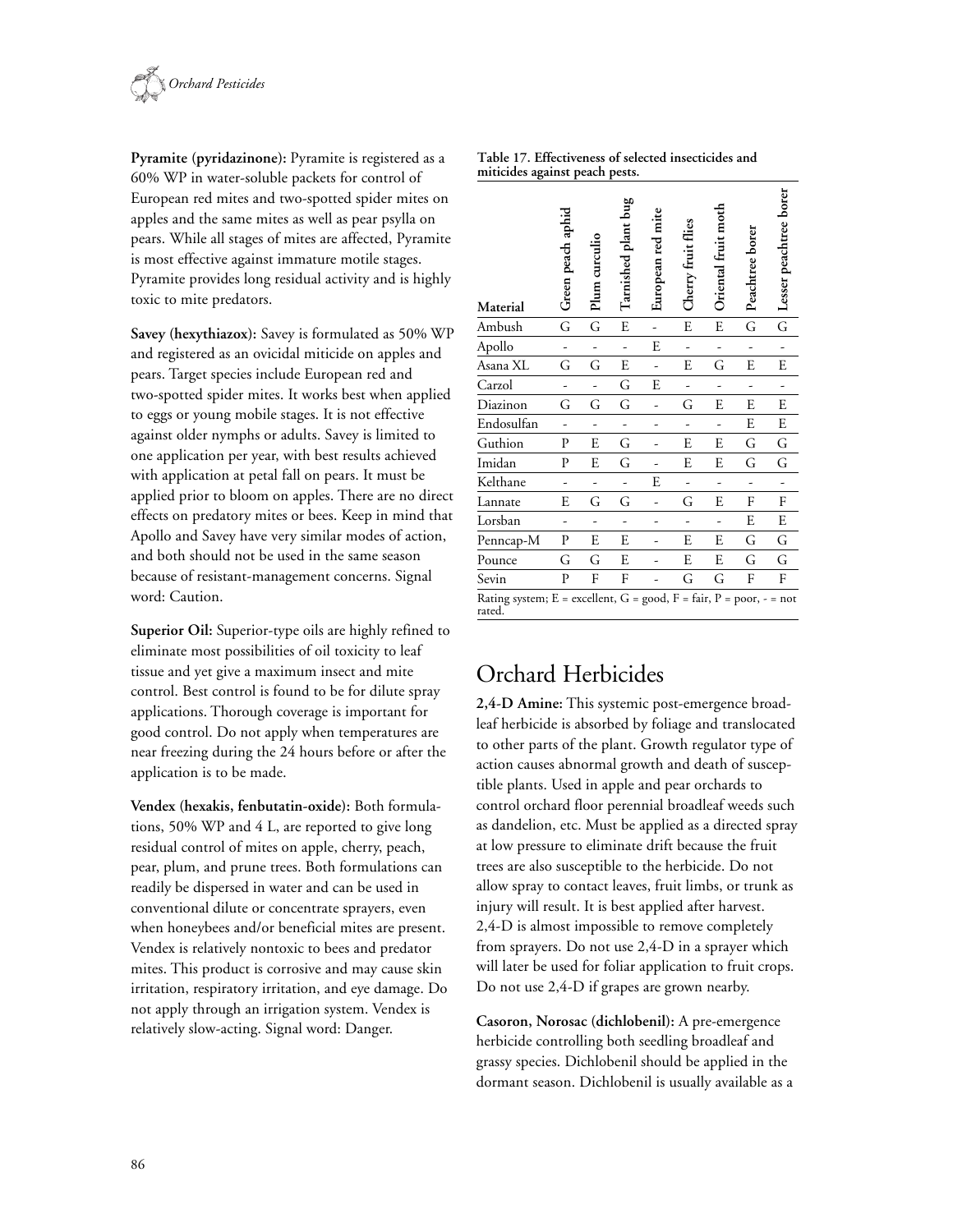

|                                                                                                                                                                        |                          |                |                |                       |                 |                          |                   |                          |                          | plant bug                |                          | Spotted<br>tentiform<br>leafminer |                          |                          |                          |                          |                          |
|------------------------------------------------------------------------------------------------------------------------------------------------------------------------|--------------------------|----------------|----------------|-----------------------|-----------------|--------------------------|-------------------|--------------------------|--------------------------|--------------------------|--------------------------|-----------------------------------|--------------------------|--------------------------|--------------------------|--------------------------|--------------------------|
| Material                                                                                                                                                               | Apple maggot             | Plum curculio  | Codling moth   | Red-banded leafroller | Green fruitworm | Rosy apple aphid         | Green apple aphid | Woolly apple aphid       | San Jose scale           | Tarnished                | Adult                    | Larva                             | White apple leafhopper   | European red mite        | Two spotted spider mite  | Apple rust mite          | Predator mites           |
| AgriMek                                                                                                                                                                | ÷,                       | -              |                | ÷,                    | -               |                          |                   | $\frac{1}{2}$            | $\frac{1}{2}$            |                          | ÷,                       | E                                 | $\overline{G}$           | E                        | E                        | G                        | MT                       |
| Ambush                                                                                                                                                                 | E                        | G              | $\mathbf E$    | E                     | E               | $\mathbf{F}$             | $\mathbf F$       | ÷,                       | ÷,                       | E                        | E                        | $\mathbf{P}$                      | G                        | ÷,                       | ä,                       | E                        | <b>HT</b>                |
| Apollo                                                                                                                                                                 | ÷,                       | ÷,             | ÷,             | ÷,                    | $\overline{a}$  | $\overline{\phantom{0}}$ | -                 | ÷,                       | $\overline{\phantom{0}}$ | -                        | L,                       | ÷,                                | L.                       | E                        | E                        | $\mathbf{P}$             | <b>ST</b>                |
| Asana                                                                                                                                                                  | E                        | G              | E              | G                     | E               | $\mathbf F$              | F                 | L,                       | G                        | E                        | $\overline{E}$           | ${\bf P}$                         | G                        |                          | ÷,                       | G                        | HT                       |
| Carzol                                                                                                                                                                 | $\overline{\phantom{a}}$ | ÷,             | $\overline{a}$ | ÷                     | ÷,              | $\overline{\phantom{a}}$ | $\frac{1}{2}$     | $\frac{1}{2}$            | $\overline{\phantom{m}}$ | -                        | G                        | $\overline{\phantom{a}}$          | E                        | G                        | G                        | G                        | <b>HT</b>                |
| Dimethoate                                                                                                                                                             | G                        | $\mathbf{F}$   | G              | $\mathbf{F}$          | $\mathbf{P}$    | G                        | E                 | E                        | G                        | ÷,                       | L,                       | $\mathbf{P}$                      | G                        | F                        | F                        | $\mathbf{F}$             | <b>ST</b>                |
| Diazinon                                                                                                                                                               | G                        | F              | G              | G                     | $\mathbf F$     | $\mathbf{F}$             | G                 | G                        | G                        | $\mathbf{P}$             | ÷,                       | $\rm F$                           | ${\bf F}$                | ÷,                       | ÷,                       | $\overline{a}$           | <b>ST</b>                |
| Guthion                                                                                                                                                                | E                        | $\overline{E}$ | $\overline{E}$ | G                     | $\rm F$         | $\mathbf P$              | $\mathbf{P}$      | $\mathbf F$              | F                        | ${\bf P}$                | ${\bf P}$                | ÷,                                | ${\bf P}$                | -                        | ÷                        | $\overline{\phantom{m}}$ | <b>ST</b>                |
| Imidan                                                                                                                                                                 | E                        | G              | E              | G                     | $\mathbf F$     | $\mathbf{P}$             | F                 | $\overline{F}$           | ${\bf F}$                | $\mathbf{P}$             | $\mathbf{P}$             | ÷,                                | $\mathbf{F}$             | ÷,                       | $\overline{\phantom{a}}$ | ÷,                       | <b>ST</b>                |
| Kelthane                                                                                                                                                               | ÷,                       | ÷,             | ÷,             | $\frac{1}{2}$         | $\overline{a}$  | ÷,                       | $\overline{a}$    | L,                       | L,                       | ÷,                       | $\frac{1}{2}$            | ÷,                                | L,                       | F                        | $\mathbf{F}$             | F                        | HT                       |
| Lannate                                                                                                                                                                | $\mathbf{F}$             | $\mathbf{F}$   | G              | E                     | G               | G                        | G                 | ÷,                       | ÷,                       | G                        | G                        | E                                 | E                        | ÷,                       | ÷,                       | ä,                       | HT                       |
| Lorsban                                                                                                                                                                | G                        | F              | G              | ${\bf E}$             | $\mathsf G$     | G                        | G                 | E                        | E                        | $\mathbf{P}$             | $\mathbf{P}$             | $\overline{\mathrm{F}}$           | ${\bf P}$                | $\overline{\phantom{a}}$ | $\overline{\phantom{a}}$ | $\overline{\phantom{a}}$ | MT                       |
| Morestan                                                                                                                                                               | $\frac{1}{2}$            | $\frac{1}{2}$  | $\frac{1}{2}$  | ÷,                    | -               | -                        | -                 | ÷,                       | -                        | -                        | $\frac{1}{2}$            | ÷,                                | -                        | G                        | G                        | G                        | $\overline{\phantom{a}}$ |
| Oil 70 Sec.                                                                                                                                                            | ÷.                       | ÷,             | $\overline{a}$ | $\overline{a}$        | $\overline{a}$  | F                        | $\mathbf F$       | L.                       | E                        | L.                       | ÷,                       | ÷,                                | ÷,                       | E                        | E                        | $\mathbf{P}$             | <b>ST</b>                |
| Penncap-M                                                                                                                                                              | E                        | G              | $\overline{E}$ | $\overline{E}$        | $\overline{G}$  | G                        | ${\bf F}$         | G                        | $\mathbf E$              | $\mathbf{F}$             | $\mathbf{P}$             | $\, {\bf p}$                      | $\overline{F}$           | L,                       | $\overline{\phantom{a}}$ | ÷.                       | <b>ST</b>                |
| Pounce                                                                                                                                                                 | E                        | G              | E              | $\overline{G}$        | E               | $\overline{\mathrm{F}}$  | -                 | ÷,                       | $\overline{\phantom{a}}$ | E                        | E                        | ${\bf P}$                         | $\overline{\phantom{a}}$ | $\overline{\phantom{a}}$ | ÷,                       | E                        | HT                       |
| Pyramite                                                                                                                                                               | ÷,                       | -              | $\frac{1}{2}$  | ÷,                    | -               |                          | L                 | ÷,                       | ÷,                       |                          | ÷,                       | $\overline{a}$                    | G                        | E                        | E                        | ä,                       | HT                       |
| Provado                                                                                                                                                                | $\overline{\phantom{0}}$ | ٠              | $\frac{1}{2}$  | $\overline{a}$        | $\overline{a}$  | G                        | G                 | $\overline{\phantom{a}}$ | $\overline{\phantom{m}}$ | $\overline{\phantom{m}}$ | $\overline{\phantom{a}}$ | E                                 | E                        | ÷,                       | ÷.                       | $\overline{\phantom{a}}$ | MT                       |
| Savey                                                                                                                                                                  | ÷.                       | ÷,             | ÷,             | ÷,                    | ÷,              | ÷,                       | ÷,                | ÷,                       | ÷,                       | ÷,                       | ÷,                       | ÷,                                | ÷,                       | E                        | E                        | ÷,                       | <b>ST</b>                |
| Sevin                                                                                                                                                                  | G                        | G              | G              | $\rm F$               | $\rm F$         | F                        | G                 | $\mathbf{P}$             | ${\bf F}$                | -                        | ÷,                       | $\frac{1}{2}$                     | G                        | ÷,                       | ä,                       | $\overline{\phantom{a}}$ | HT                       |
| Thiodan                                                                                                                                                                | $\overline{\phantom{0}}$ | F              | $\mathbf{F}$   | $\mathbf{F}$          | G               | G                        | G                 | E                        | F                        | G                        | E                        | $\mathbf{P}$                      | $\overline{F}$           | $\frac{1}{2}$            | $\overline{\phantom{a}}$ | E                        | <b>ST</b>                |
| Vendex                                                                                                                                                                 | ÷.                       | $\overline{a}$ | $\frac{1}{2}$  | ÷,                    | L               | $\overline{\phantom{a}}$ | L                 | ÷,                       | $\overline{a}$           | ÷,                       | ÷,                       | ÷,                                | ÷,                       | F                        | $\mathbf F$              | $\overline{F}$           | <b>ST</b>                |
| Vydate                                                                                                                                                                 |                          | ÷,             | L.             | ÷,                    | $\overline{a}$  | G                        | G                 |                          |                          |                          | L.                       | G                                 | G                        | G                        | G                        | G                        | HT                       |
| Rating system: E = excellent, G = good, F = fair, P = poor, - = not rated for this insect or mite, HT = highly toxic, MT = moderately<br>toxic, $ST =$ slightly toxic. |                          | $\mathbf{1}$   | $\sim$ 1       |                       |                 |                          |                   |                          |                          |                          | $\cdot$ 1 $\cdot$ 1 1    |                                   | $\blacksquare$           |                          |                          |                          |                          |

**Table 18. Insecticide and miticide efficacy guide for apple pests.**

NOTE: Rating system is based on moderate insect pressure; heavy pressure may require higher dosages, shorter spray intervals, or both.

4 percent granular material. Care must be taken to apply uniformly, especially on young trees. A tractormounted granular spreader is desirable for uniform application. Dichlobenil can evaporate rapidly at higher temperatures, so shallow incorporation or rainfall after application would be helpful. Seed germination and growth of young seedlings are inhibited. The emerging sprouts of some perennial weeds are inhibited at higher dosages. When fall- or winter-applied at 6 lb of active ingredient (150 lb of 4 percent granules) per acre this product can be

expected to control weeds and grasses until late summer. Regrowth of weeds at this time may be desirable to slow down growth of trees in preparation for winter.

**Devrinol (napropamide):** Devrinol is a pre-emergence herbicide that can be used in newly planted or bearing orchards. It is most effective on annual grasses. It must be applied to weed-free soil or supplemented with a post-emergence herbicide. Devrinol is quickly decomposed by light and must be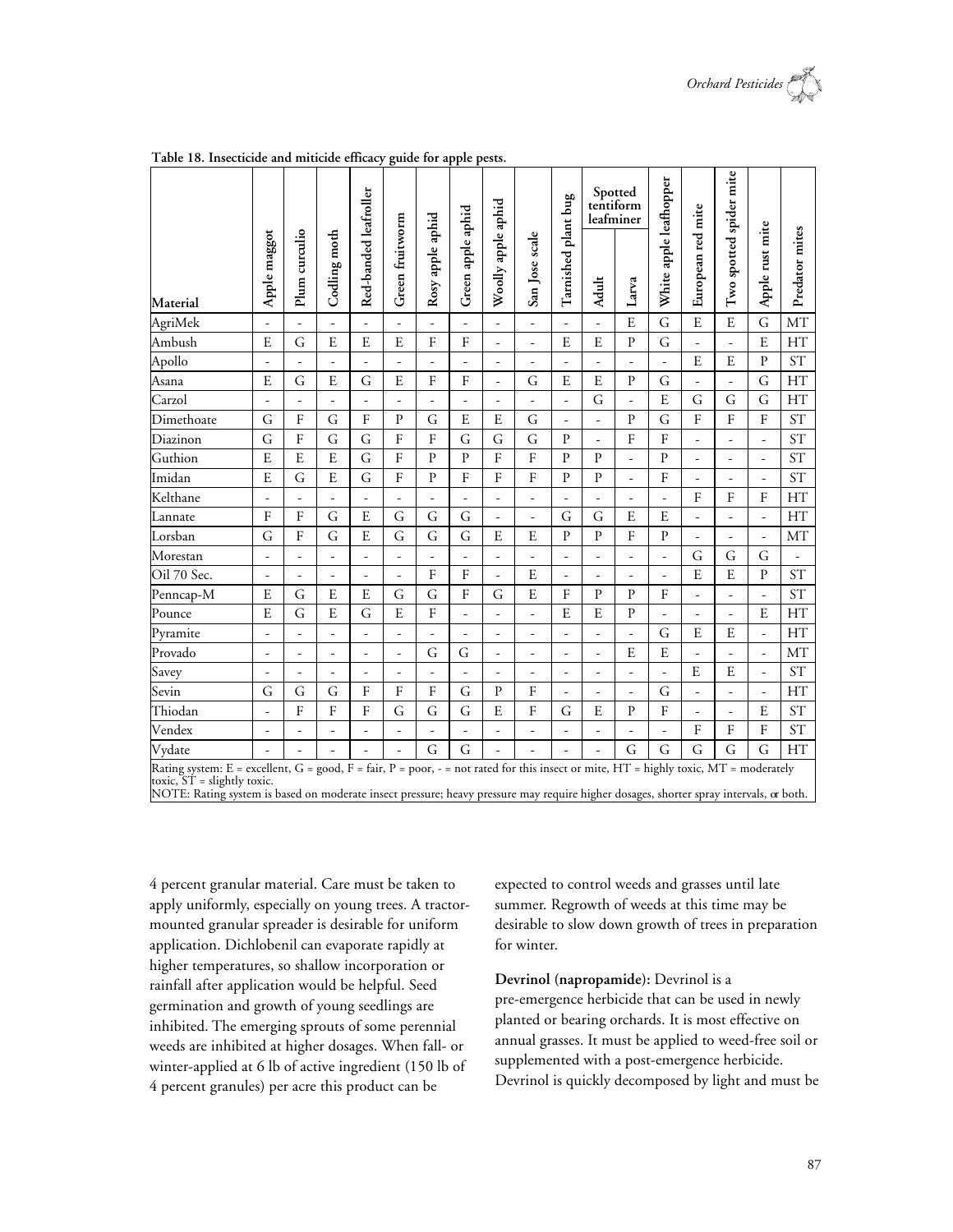

incorporated by tillage, rainfall, or irrigation within 24 to 48 hours of application. Because of the need for incorporation, Devrinol has limited application for tree fruit plantings.

**Fusilade (fluazifop-p-butyl):** A post-emergence grass herbicide. Fusilade is not effective on broadleaf weeds. Should be used in about 25 gal. of water per acre with a crop oil concentrate or nonionic-surfactant (check product label). Should be used on actively growing grasses generally less than 6 to 8 inches tall. Cannot be expected to control annual bluegrass or grasses that have overwintered. Labelled only for nonbearing fruit trees that will not bear a crop within 1 year of application.

**Goal (oxyfluorfen):** At lower rates, Goal is a post-emergence herbicide for control of broadleaf weeds. At higher rates, it is a post-emergence and long-term pre-emergence material. It is registered for use in apple, pear, peach, plum, cherry, and prune orchards. Can be tank-mixed with certain other pre-emergence materials for broader spectrum control (see label). Can also be combined with paraquat or glyphosate for post-emergence weed control. Goal must be applied only between October 1 and February 15 to avoid potential plant injury.

**Gramoxone Extra (paraquat):** A post-emergence nonselective herbicide. Effective in killing most annual weeds and grasses when applied to actively growing weeds less than 4 to 6 inches in height. Helps to suppress some perennial weeds by killing top growth. Weed kill is very rapid under high temperatures. There is no residual action, and new seedlings or new growth may emerge from perennial weeds. Acts as a chemical hoe. Thorough coverage of foliage is necessary, and the addition of a wetting agent or spreader will enhance effectiveness. May be combined with pre-emergence herbicides for seasonlong weed control. Do not allow spray to contact foliage, fruit, or stems of plants as severe damage may result. Do not allow spray to contact immature, green bark of trunk as damage will result. Paraquat is very toxic to humans. Extreme care should be taken to prevent any contact with the concentrated material. Inhalation of spray mist can be hazardous. Never save paraquat in an unlabeled container or a food-type

container. Gramoxone Extra is a restricted-use material.

**Karmex (diuron):** A pre-emergence annual grass and broadleaf weed herbicide. Applied in spring at the recommended dosage to weed-free soil, Karmex can be expected to provide season-long control. Use only on established trees.

**Kerb (pronamide):** Kerb is a pre-emergence herbicide primarily for annual and perennial grasses and certain broadleaf weeds. It is not effective on some of the broadleaf weeds. Should be applied to weed-free ground in the cool season after harvest in the fall but before the leaves drop and the soil freezes. Under dry conditions, added moisture will improve effectiveness. Sensitive to soil type, with lower rates for light-colored sandy soils and higher rates for darker soils with more organic matter. Not effective on organic soils.

**Poast (sethoxydim):** Poast is a post-emergence grass herbicide that controls most annual and perennial grasses. It is not effective on broadleaf weeds. Cannot be expected to control small grain plants that have tillered or overwintered. Should be used with a crop oil concentrate or nonionic surfactant (check product label). Apply on actively growing grasses 4 to 6 inches tall. Do not apply under trees that will be harvested within 1 year of application.

**Princep (simazine):** Princep is a pre-emergence herbicide that is effective on germinating seeds and young seedling plants. It can be combined with a post-emergence material for broad-spectrum control. When applied in late fall or early winter after harvest, no post-emergence herbicide is necessary, and Princep will control annual weeds and grasses and, to a large extent, the perennial grasses. Princep is sensitive to soil type, with lower rates suggested for lighter soils with less organic matter and higher rates for darker soils with more organic matter content. Do not apply to newly planted trees.

**Prowl (pendimethalin):** Prowl is a pre-emergence herbicide registered for nonbearing fruit trees only. Apply to weed-free soil. It controls most annual grasses and certain broadleaf weeds. Controls germinating seed, but will not control established